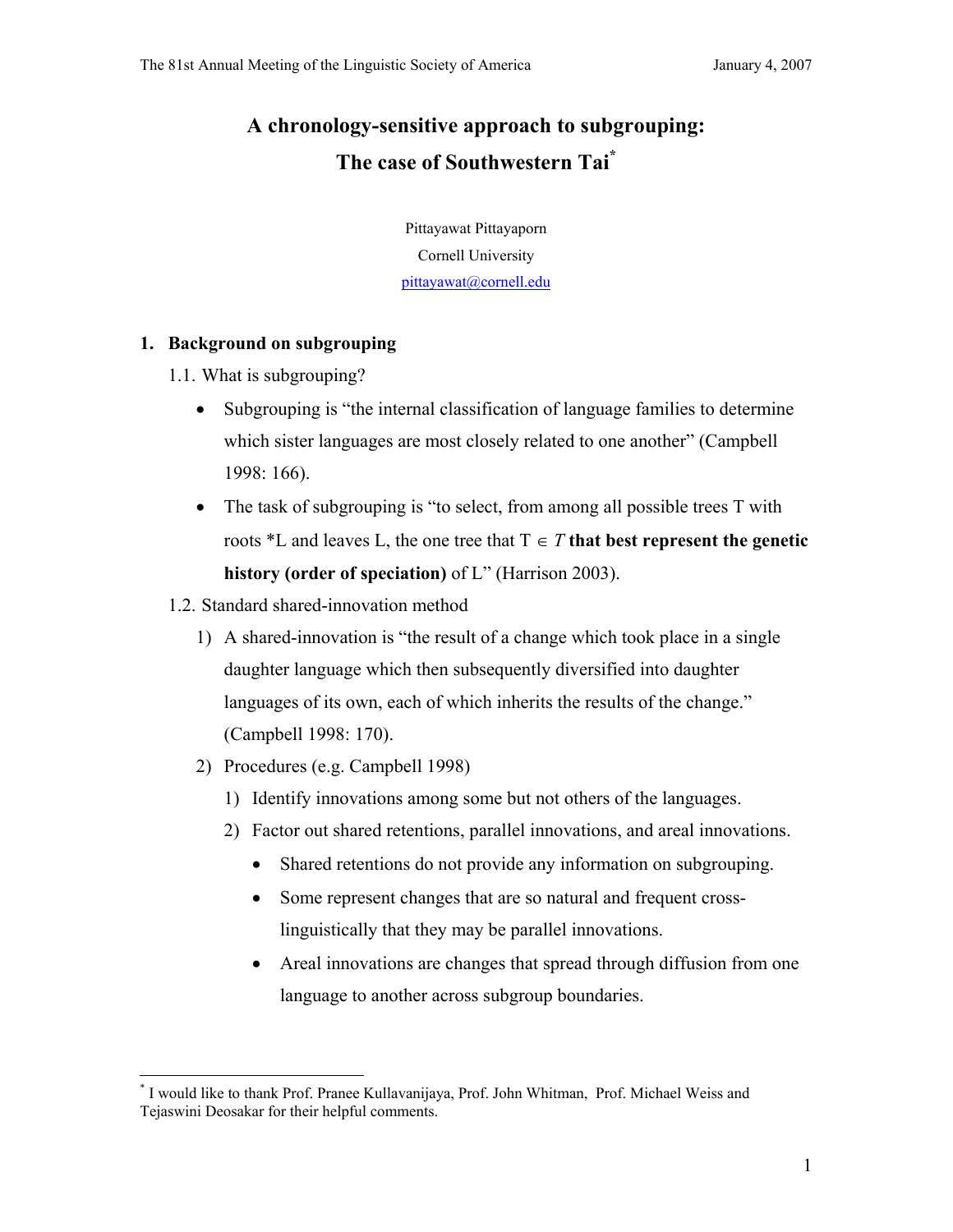3) Use one or more of the "informative" innovations to define a subgroup. This step must be repeated until all languages are assigned to their places in the tree.

#### **2. Southwestern Tai (SWT) languages**

2.1. Subgroup of the Tai language family



- 2.2. Spoken in Vietnam, China, Laos, Thailand, Myanmar, India, and Malaysia (see Appendix A).
- 2.3. Gedney's tone box (1972)

|     | vcl. aspirated                     |   |  |  |
|-----|------------------------------------|---|--|--|
|     | *f-, $hm$ -, $ph$ -,               |   |  |  |
| Π   | vcl. unaspirated                   |   |  |  |
|     | $*_p$ -,                           |   |  |  |
| Ш   | glottalized vd.                    | . |  |  |
|     | $*Zb$ -,                           |   |  |  |
| IV. |                                    |   |  |  |
|     | plain voiced<br>*v-, $m$ -, $b$ -, |   |  |  |

- 2.4. Patterns of tone splits and mergers
	- a) Example: Lue dialect of Chiang Rung (Hudak 1996)

|                              |           | $^*A$ | $*$ $\Gamma$ | $\mathcal{C}$ | $*DS$ | $*DI$ |
|------------------------------|-----------|-------|--------------|---------------|-------|-------|
| Initials at<br>time of split | Voiceless |       | ◠            |               |       |       |
|                              | Voiced    |       |              |               |       |       |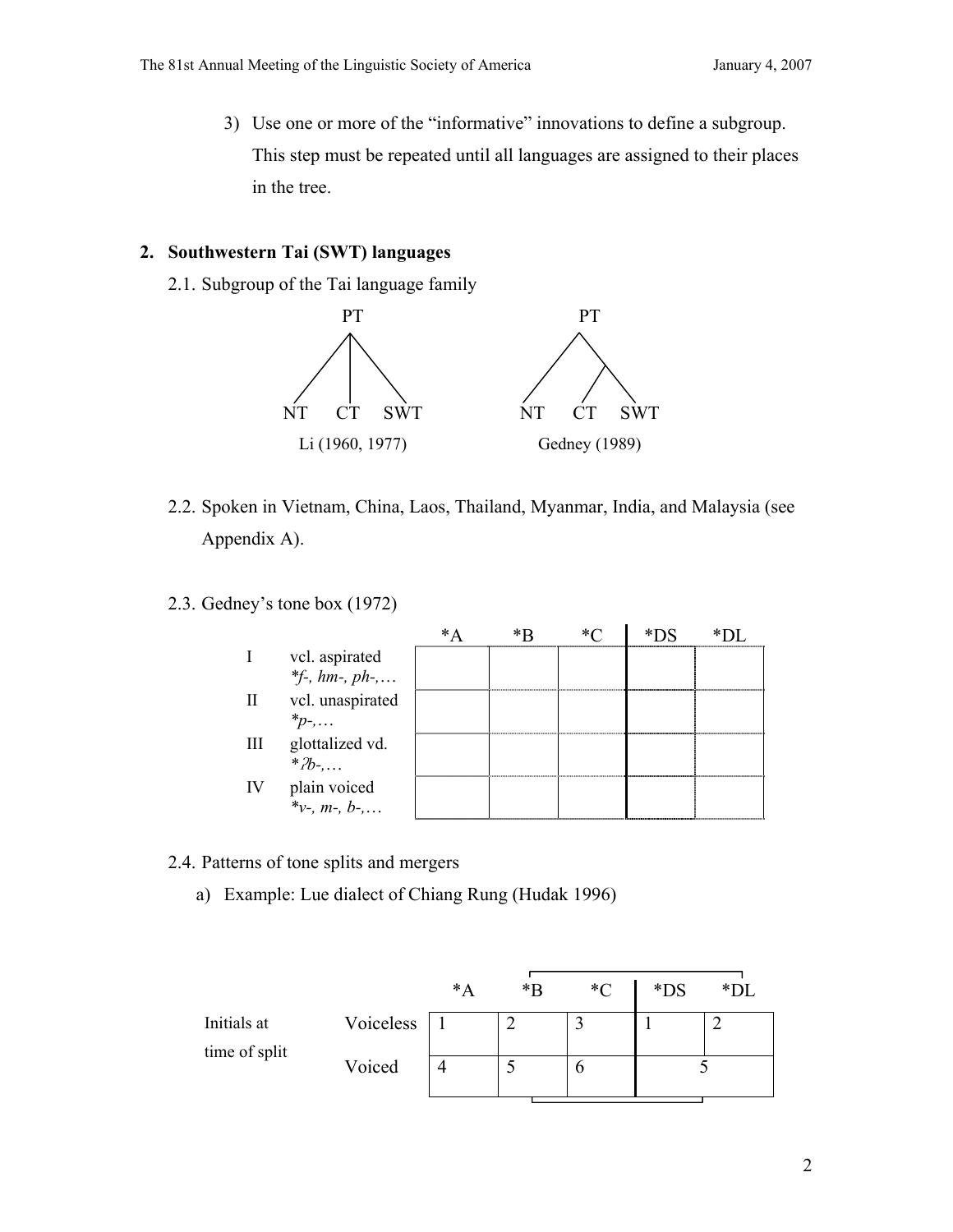- $*A$   $*B$   $*C$   $*DS$   $*DL$ vcl. aspirated  $\begin{array}{|c|c|c|c|c|c|} \hline 5 & 2 & 3 & 5 & 2 \ \hline \end{array}$ vcl. unaspirated  $\begin{array}{c|c} \hline \end{array}$  1 glottalized vd. Plain voiced  $\begin{vmatrix} 4 & 1 \\ 1 & 3 \end{vmatrix}$  1 3 1  $\mathbf{I}$ I
- b) Example: Shan dialect of Muong Khawn (Hudak1994)

- 2.5. Previous proposals for SWT subgrouping: Brown (1965); Chamberlain (1975); Hartmann (1980); Robinson (1994); Kullavanijaya and L-Thongkum (1998), Jonsson (1991).
- 2.6. Chamberlain (1975) proposes that reflexes of devoicing and patterns of mergers and split can be used as criteria for subgrouping.



- 2.7. Summary of Chamberlain (1975)
	- a) Devoicing of PSWT voiced obstruents is the criterion for splitting PSWT into two branches: languages whose reflex is unaspirated (P) and whose reflex is aspirated (PH).
	- b) Observed patterns of tones and split and mergers are used as criteria for further subgrouping because they are "peculiar enough."
	- c) No innovation in the consonantal system or in the vocalism is used.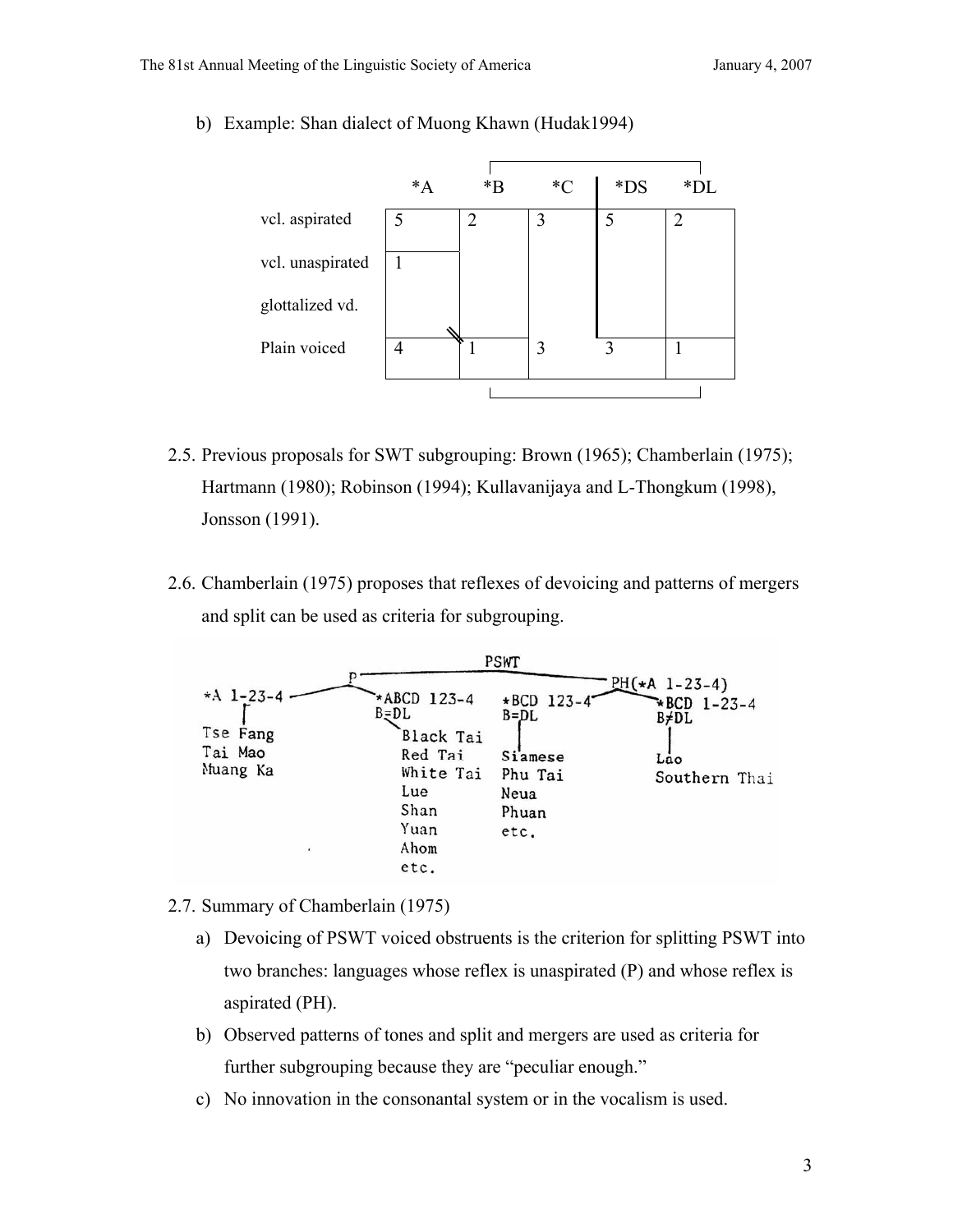#### **3. Practical problems in subgrouping**

- 3.1. Subjectivity
	- Choosing innovations and ordering them appropriately is subjective and dependent on the researcher's a priori assumption about the subgroup structure. The researcher develops the intuition about the subgroup structure under the influence of their knowledge about geography, ethnonyms, number of shared features, etc. (see §4)
	- Phylogenetic methods are used with language data to solve the subjectivity problem but the innovations used in the computation are still selected selectively.
- 3.2. Inadequacy of "naturalness" and "frequency" as criteria for identifying shared innovations.
	- "Naturalness" and "frequency" are subjective and non-categorical measurements, e.g. is  $*A > A1-234$  uncommon enough?
	- "Naturalness" and "frequency" are highly contextual, e.g. tonogenesis is rare in Europe but very common in Southeast Asia.

#### **SWT example**

Other types of changes are at least as informative. Incorporating non-tonal innovation as criteria leads to different subgrouping tree structure.

|                | Features                   | <b>TH</b>    | <b>ST</b> | NY      | LA           | PH | <b>PT</b> |
|----------------|----------------------------|--------------|-----------|---------|--------------|----|-----------|
| 1              | *n-, *hn- > j-             | $\checkmark$ |           |         |              |    |           |
| $\overline{2}$ | $*_{j^-,*}h_{j^-}>_{j}n$ - |              |           | $\cdot$ | $\checkmark$ | ✓  |           |
| 4              | $*$ ml- > m-               |              |           | ✓       | $\checkmark$ |    |           |
| 5              | $*ml$ ->1-                 | ✓            |           |         |              |    |           |
| 6              | $B=DL$                     | ✓            |           |         |              |    |           |
|                | $B \neq DL$                |              |           |         |              |    |           |

Some features found in the "PH" group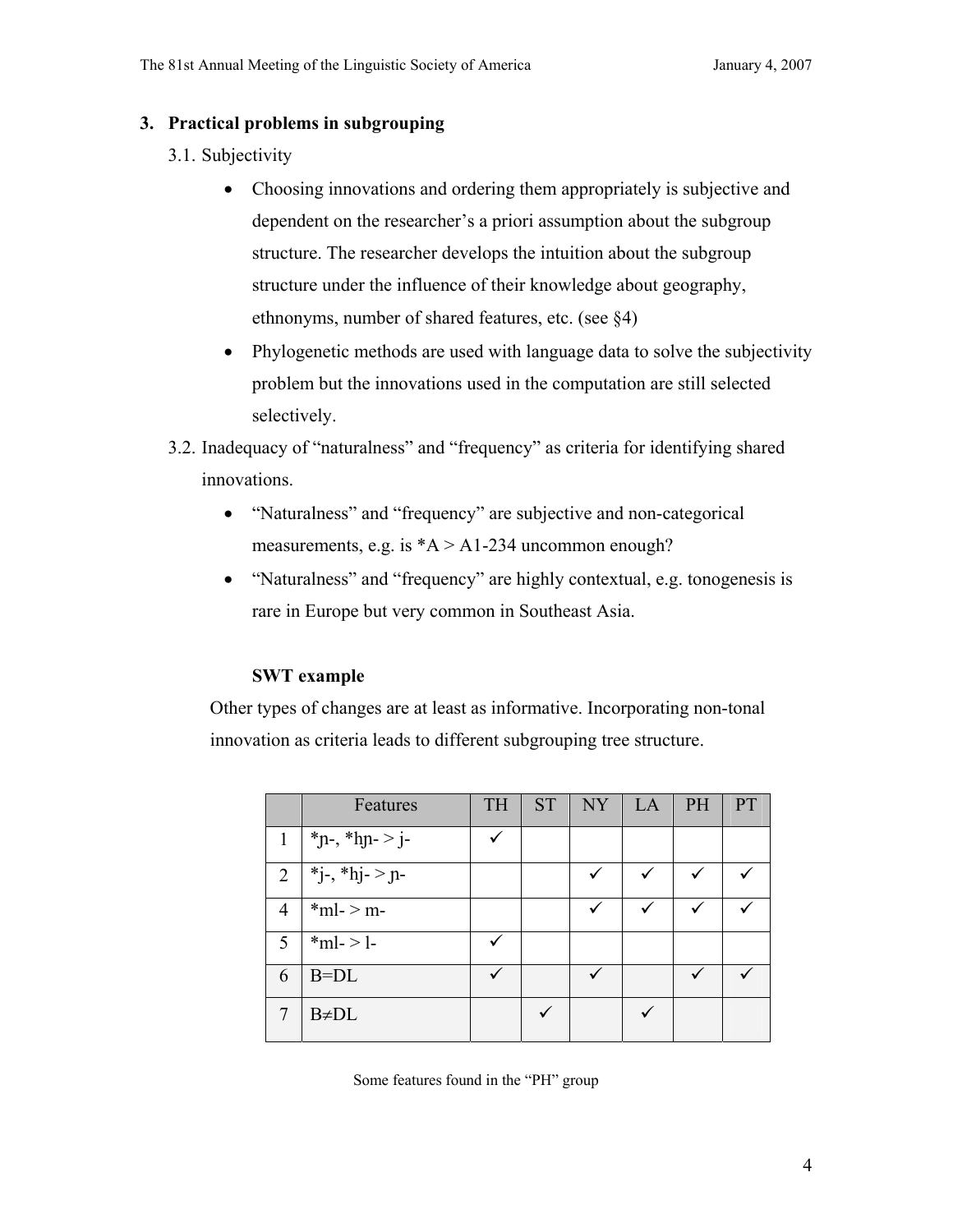3.3. Lack of universally-accepted heuristics for detecting areal innovations

#### **SWT example**

It is very hard in practice to identify which tonal changes are true shared innovations and which changes are areal features.

|        |                                                                                                                  |           | 27. Lue Chiang Hung, Muang Yong |  |  |                                                                                                                | Sop Tiek, Houei Lao | 28. Lue Ceng Tong, Muang Sing,<br>Muang Long, Ou Neua, Kanlampa, |
|--------|------------------------------------------------------------------------------------------------------------------|-----------|---------------------------------|--|--|----------------------------------------------------------------------------------------------------------------|---------------------|------------------------------------------------------------------|
|        |                                                                                                                  | B C DL DS |                                 |  |  | B C DL DS                                                                                                      |                     |                                                                  |
|        |                                                                                                                  |           |                                 |  |  |                                                                                                                |                     |                                                                  |
|        | $\begin{array}{c c c c c} 1 & 1 & 1 & 1 & 1 \\ \hline 2 & 2 & 2 & 2 & 2 \\ \hline 3 & 3 & 3 & 3 & 3 \end{array}$ |           |                                 |  |  | $\begin{array}{c c c c c c c} 1 & 1 & 1 & 1 & 1 \\ 2 & 2 & 2 & 2 & 2 & 2 \\ 3 & 3 & 3 & 3 & 3 & 3 \end{array}$ |                     |                                                                  |
|        |                                                                                                                  |           |                                 |  |  |                                                                                                                |                     |                                                                  |
|        |                                                                                                                  |           |                                 |  |  |                                                                                                                |                     |                                                                  |
| Pr. 1. |                                                                                                                  |           |                                 |  |  |                                                                                                                |                     |                                                                  |

Patterns of tone splits and mergers in Lue (from Chamberlain 1975:50)

3.4. Lack of explicit criteria for ordering the selected innovations, especially when chronological information is not available.

#### **SWT example**

Using as a primary criterion one of the innovations that occurred prior to the devoicing will lead to a conflicting tree.

• Linguistic evidence (feeding relationship)

|                              | $*$ v $u$ :nA       |                   | *y $u:nA$         |
|------------------------------|---------------------|-------------------|-------------------|
| Occlusivization $(*y->*_g-)$ | $*$ g $u:nA$        | Devoicing         | $*$ x $\mu$ :nA2  |
| Devoicing                    | $*$ k $\mu$ :nA2    | $*_{V^-}>*_{Q^-}$ | -                 |
|                              | $k$ <b>u</b> : $n4$ |                   | $\bullet^*$ xw:n4 |

Development of \*ɣɯ:nA 'night' in Black Tai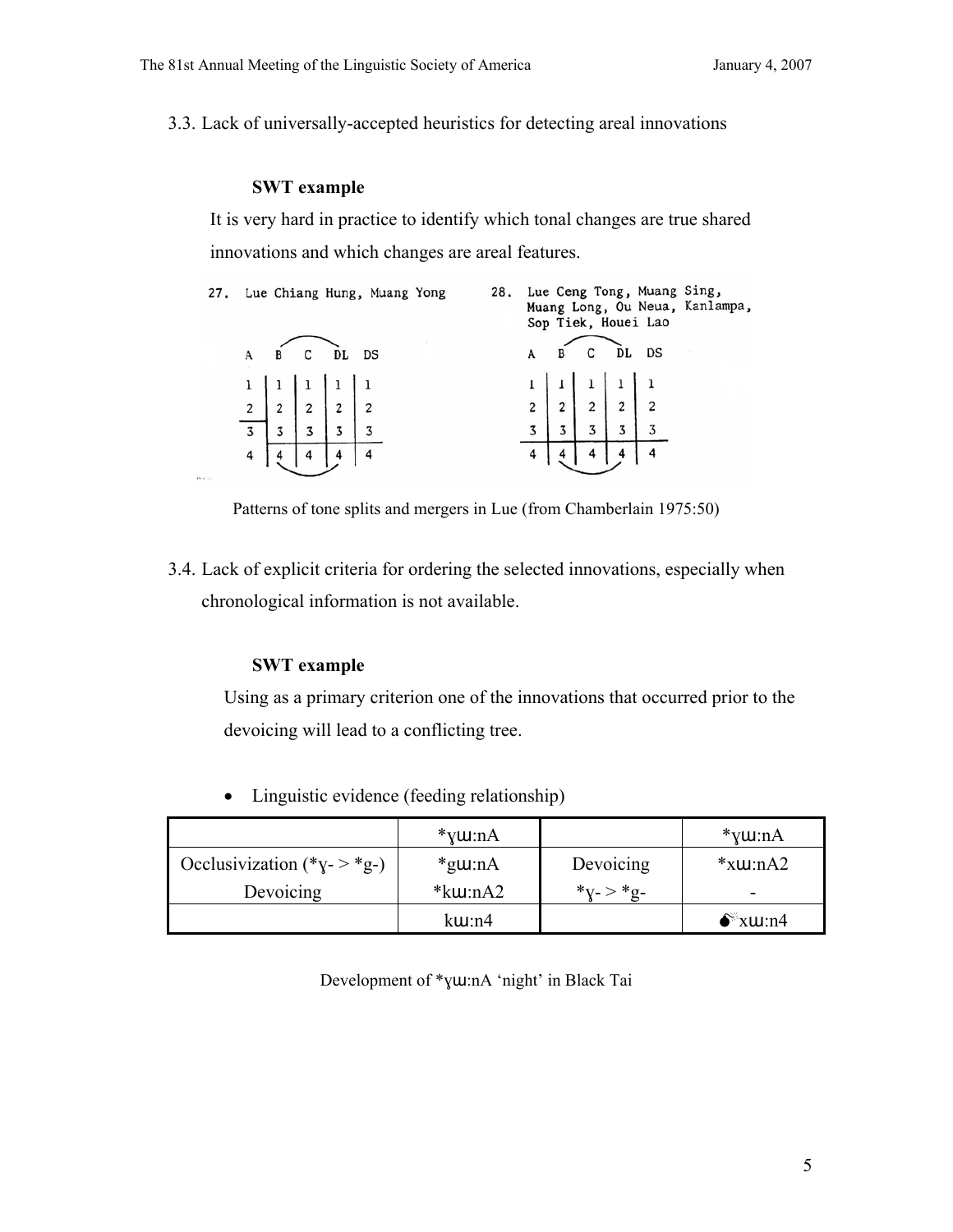• Philological evidence (Thai orthography): Ayutthaya inscriptions dated from 15<sup>th</sup> century CE (Fine Arts Department 1986) reflect PSWT distinction between voiceless and voiced consonants but do not show trace of the distinction between PSWT *\**ʔ*bl-* and \*ʔ*d-* and between *\*khr-* and \**kh-*, cf. <hna:> for *\*hna:C* 'face' and <na:ŋ> for *\*na:ŋ*A 'lady' but  $\leq$ dwan> for *\*blwan*A 'moon, month', and  $\leq k^h$ > *\*khro*:A 'to beg'.

### **Using heuristics that are not based on chronological considerations is highly problematic for subgrouping in general.**

#### **4. Theoretical problems in subgrouping**

- 4.1. The true difference between the three types of innovations is their relative chronology.
- 4.2. Types of innovations (Harrison 1986, 2003)
	- 1) Innovations resulting from a single historical event in some ancestral language ("heirloom innovations")
	- 2) Innovations resulting from diffusion after the diversification of some common ancestor has begun ("areal innovations")
	- 3) Innovations resulting from (accidental or motivated) separated developments ("parallel innovations")
- 4.3. Following sociolinguistic approaches to language change (for example, Labov 1963; Milroy and Milroy 1985), the three types of innovations are the same in nature. A change is an innovation by a group of speakers and then spread through interactions among speakers.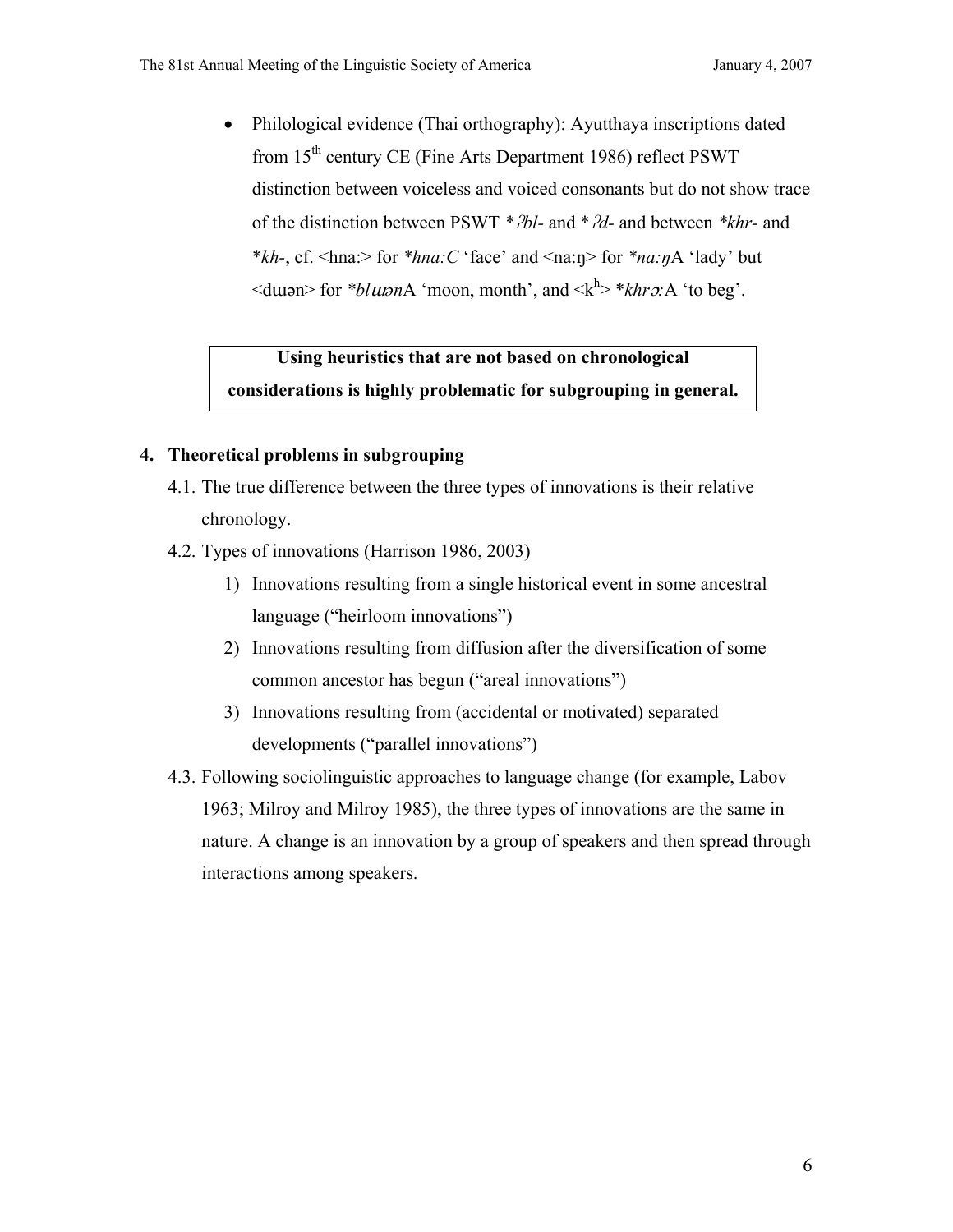4.4. Conceptually, the three types of change can all cause speciation.







**5. Chronology-sensitive approach to subgrouping** 

**Relative chronology must be the primary criterion for selecting and ordering innovations.** 

- 5.1. Principles of the chronology-sensitive approach to subgrouping
	- 1) No innovations should be promoted on the basis of considerations other than relative chronology.
	- 2) Structure of trees must be constrained by relative chronology of innovations represented as nodes in the trees.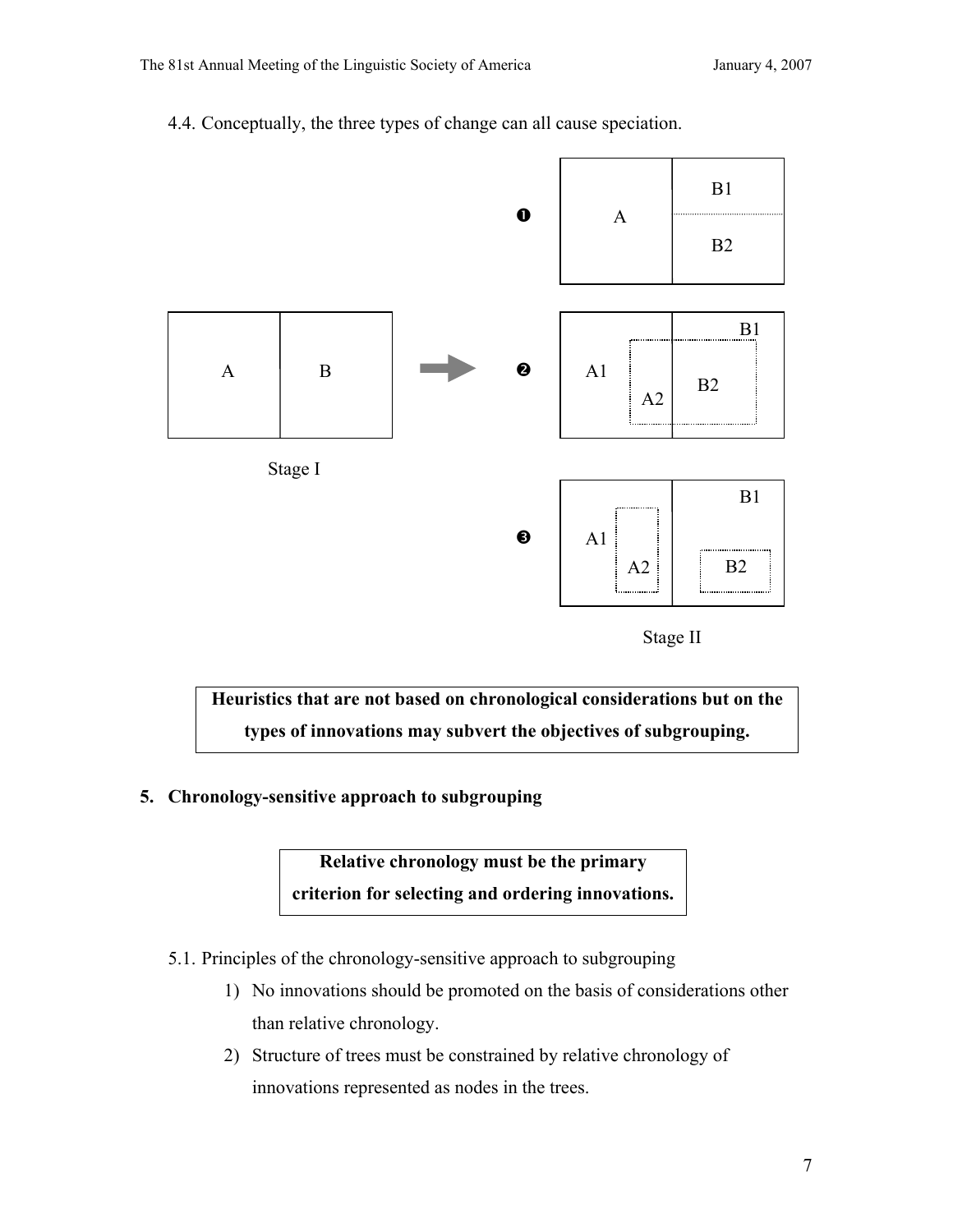- 3) If used at all, phylogenetic methods must be used only where linguistic analysis fails to provide information.
- 5.2. Phylogenetics
	- Phylogenetic methods work with a large set of possible trees given a set of observed features in a set of languages.
	- "For a given model of evolution, trees are evaluated according to their likelihood scores, which represent the probability of a specific tree giving rise to the observed data under the model. The greater the likelihood of producing the observed data, the more favorable the tree." (Gray and Atkinson, to appear)

#### 5.3. Camin-Sokal Parsimony method in MIX version 3.63 (Felsenstein 2005)

- Ancestral states are known.
- Different characters evolve independently.
- Different lineages evolve independently.
- Changes  $0 \rightarrow 1$  are much more probable than changes  $1 \rightarrow 0$ .
- Both of these kinds of changes are a priori improbable over the evolutionary time spans involved in the differentiation of the group in question.
- Other kinds of evolutionary event such as retention of polymorphism are far less probable than changes 0 --> 1.
- Rates of evolution in different lineages are sufficiently low that two changes in a long segment of the tree are far less probable than one change in a short segment.

#### 5.4. Coding

•  $0 =$  ancestral state, 1 = derived state (see appendix)

|                |                | $T^*$ | DT. | D        |  |    | nт     |  |
|----------------|----------------|-------|-----|----------|--|----|--------|--|
| $*$ am         | a <sub>l</sub> | au    | aur | $\infty$ |  | au | $\sim$ |  |
| *au > $\gamma$ |                |       |     |          |  |    |        |  |
| $*$ atu > aj   |                |       |     |          |  |    |        |  |

Coding of innovations that affected PSWT \*aɯ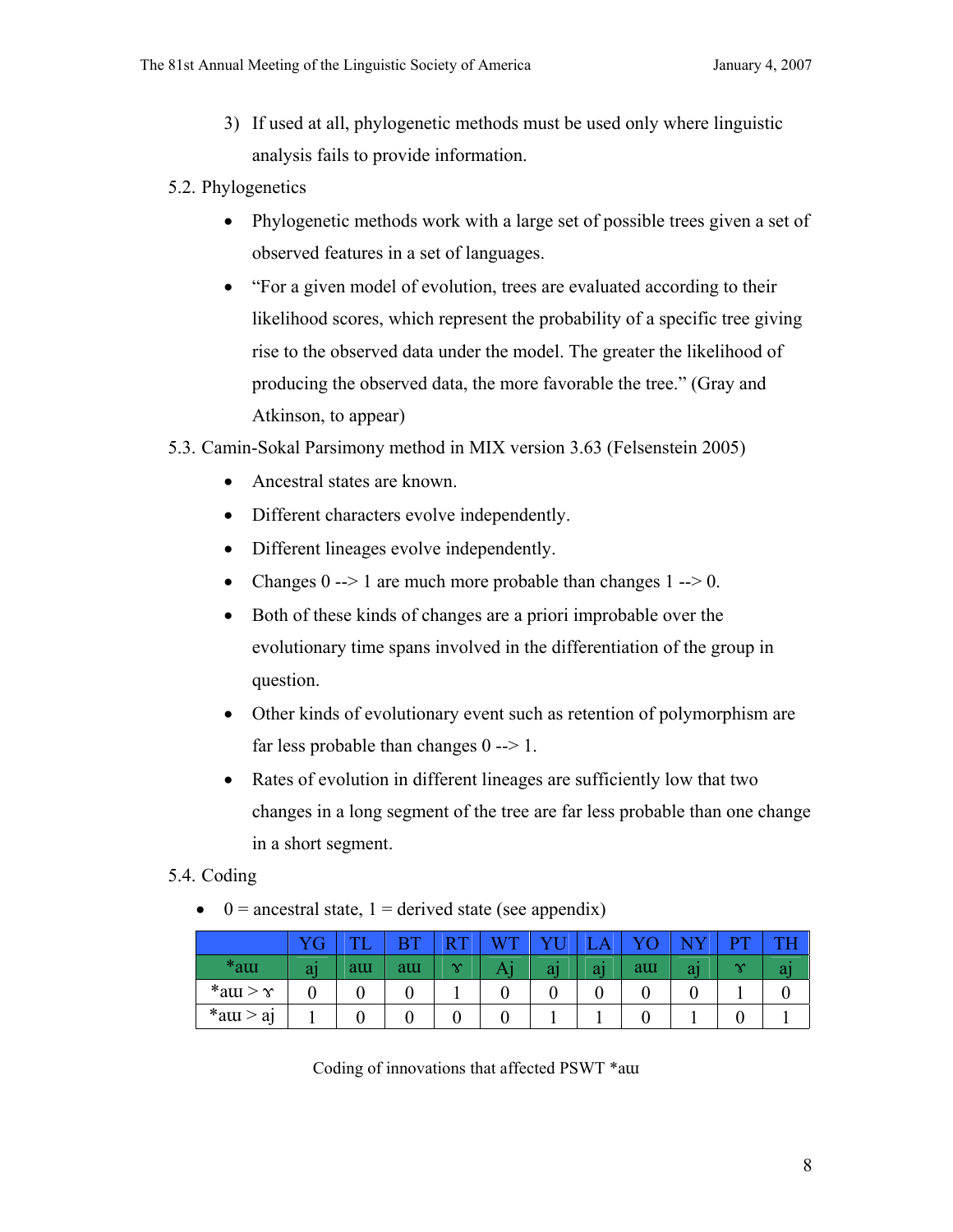- Non-binary character (=innovation) are recoded using FACTOR version 3.63 (Felsenstein 2005).
- 5.5. Consensus
	- A consensus method summarizes a collection of trees by taking a collection of trees and then returning a single tree. Most methods identify common substructures in the input trees and represent these in the output tree. Hence, by exclusion, they also identify areas of conflict in the input trees (Bryant 2003).



• A **bootstrap value** is a percentage of occurrences of a particular component that appears among the trees of the sample data set. It can be used as measure of confidence.

#### **6. Experimental application of pure phylogenetics to SWT**

- 6.1. Procedure
	- 1) Identify exhaustively phonological innovations in SWT (Total  $= 75$ ).
	- 2) Run MIX version 3.63 (Felsenstein 2005) on the selected innovations to find best trees.
	- 3) Using Consense version 3.63 (Felsenstein 2005), find a consensus tree that identifies commonalities and the conflicts between the different trees.
	- 4) Steps (1-3) should be repeated to each of the lower-level subgroups.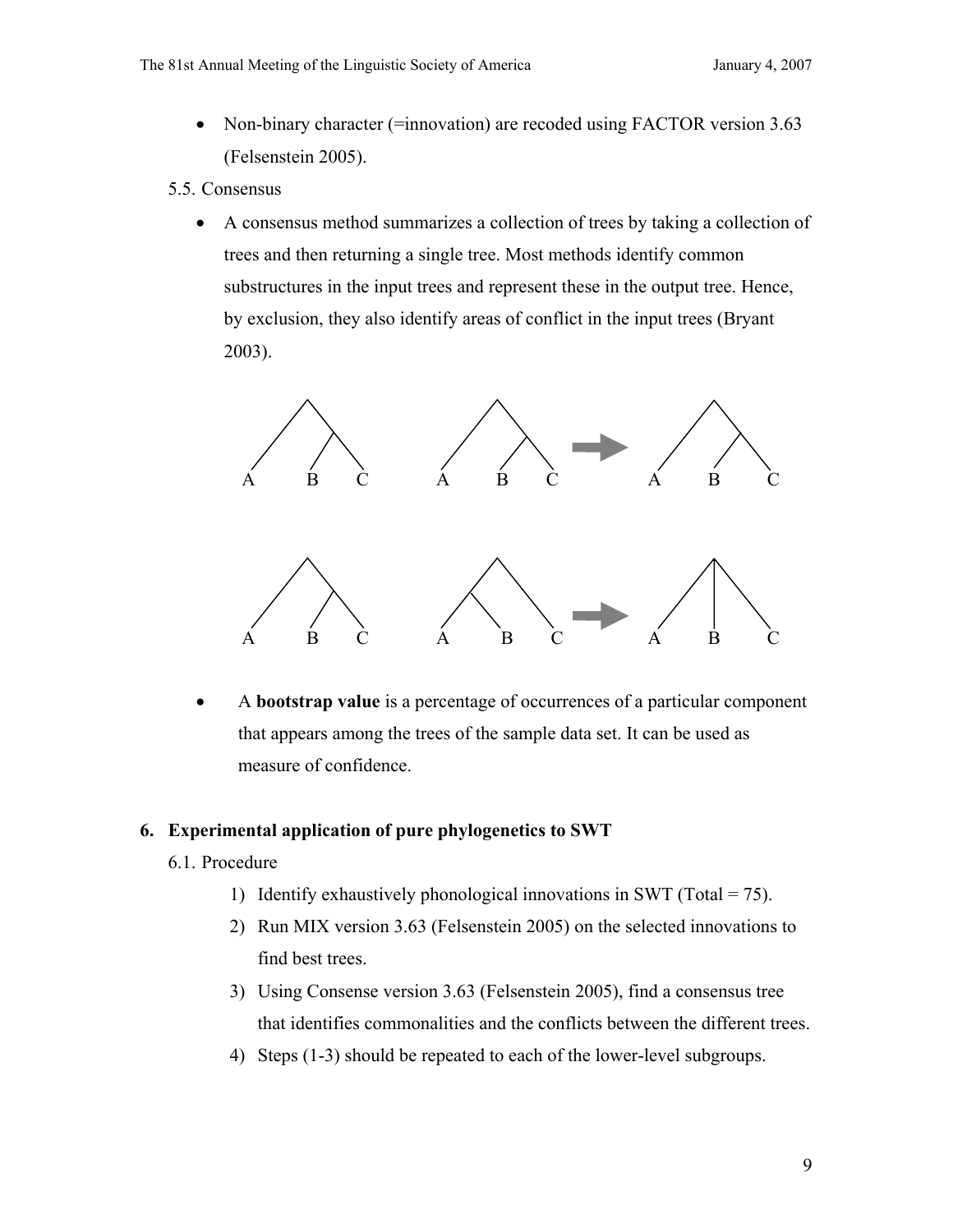- 6.2. Data
	- Phonological innovations (both split and mergers) in 28 SWT languages (see appendix).
	- Divergent dialects of the same languages are included.
		- 1) Phuan: PH(1), PH(2), PH(3)
		- 2) Phu Thai:  $PT(1)$ ,  $PT(2)$
		- 3) Lue: YG, LE
- 6.3. Result



- The languages in each group are spoken in a contiguous area.
- Able to detect early intense contact situation as suggested by the low bootstrap values at higher nodes.
- 8 No way to improve deeper-level subgrouping because no data cannot be added or filtered out.
- 8 Bootstrap values at lower-level nodes, as expected, are high but the classification is clearly wrong. PH(3) is classified as more closely related to LA but quite distant  $PH(1)$  and  $PH(2)$ .

**Phylogenetic methods without chronological information from linguistics cannot handle data from that involve contacts.** 

#### **7. Experimental application of chronology-sensitive phylogenetics to SWT**

- 7.1. Procedure
	- 1) Identify exhaustively phonological innovations in SWT (Total =  $75$ ).
	- 2) Filter out innovations that can be shown to have occurred after the binary tone split (Total –  $N = 75 - 43 = 32$ )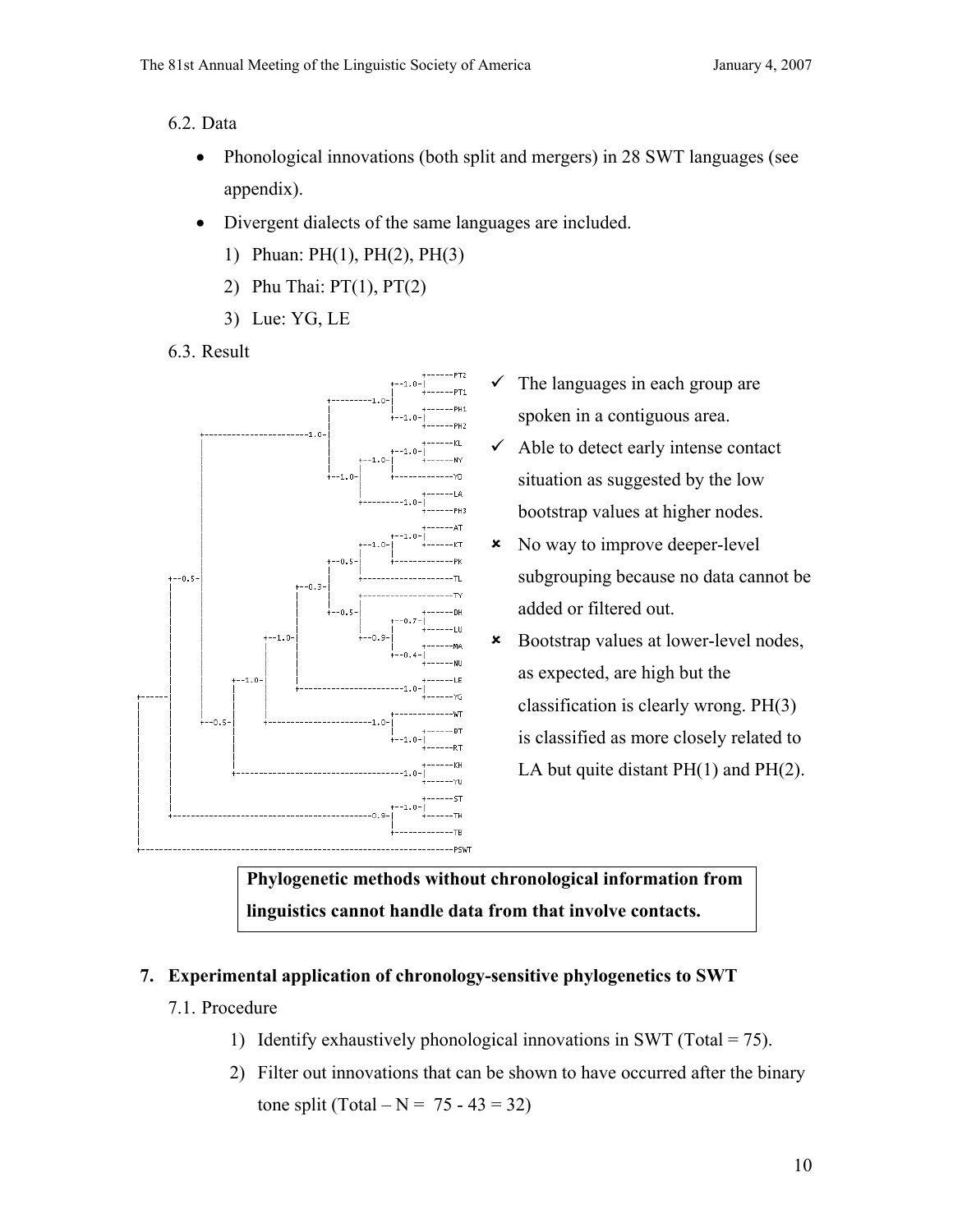- 3) Run MIX version 3.63 (Felsenstein 2005) on the selected innovations to find best trees.
- 4) Find a consensus tree that identifies commonalities and the conflicts between the different trees.
- 5) Steps (1-3) may be repeated to each of the lower-level subgroups.
- 7.2. Result (without repeating step 1-3)



- 8 Shan varieties and varieties in Vietnam are not spoken in contiguous areas but form a subgroup.
- $\star$  The coincidental nature of the similarities between Shan and the varieties spoken in Vietnam is not detected as the bootstrap values for higher nodes are high.
- Possible to improve by developing a more sophisticated way of incorporating chronological information.
- Lower-level subgrouping is clearly wrong as expected but the bootstrap values are also low.

**Phylogenetic methods that incorporate chronological data have the potential to discover deeper-level relationship and to detect convergence.**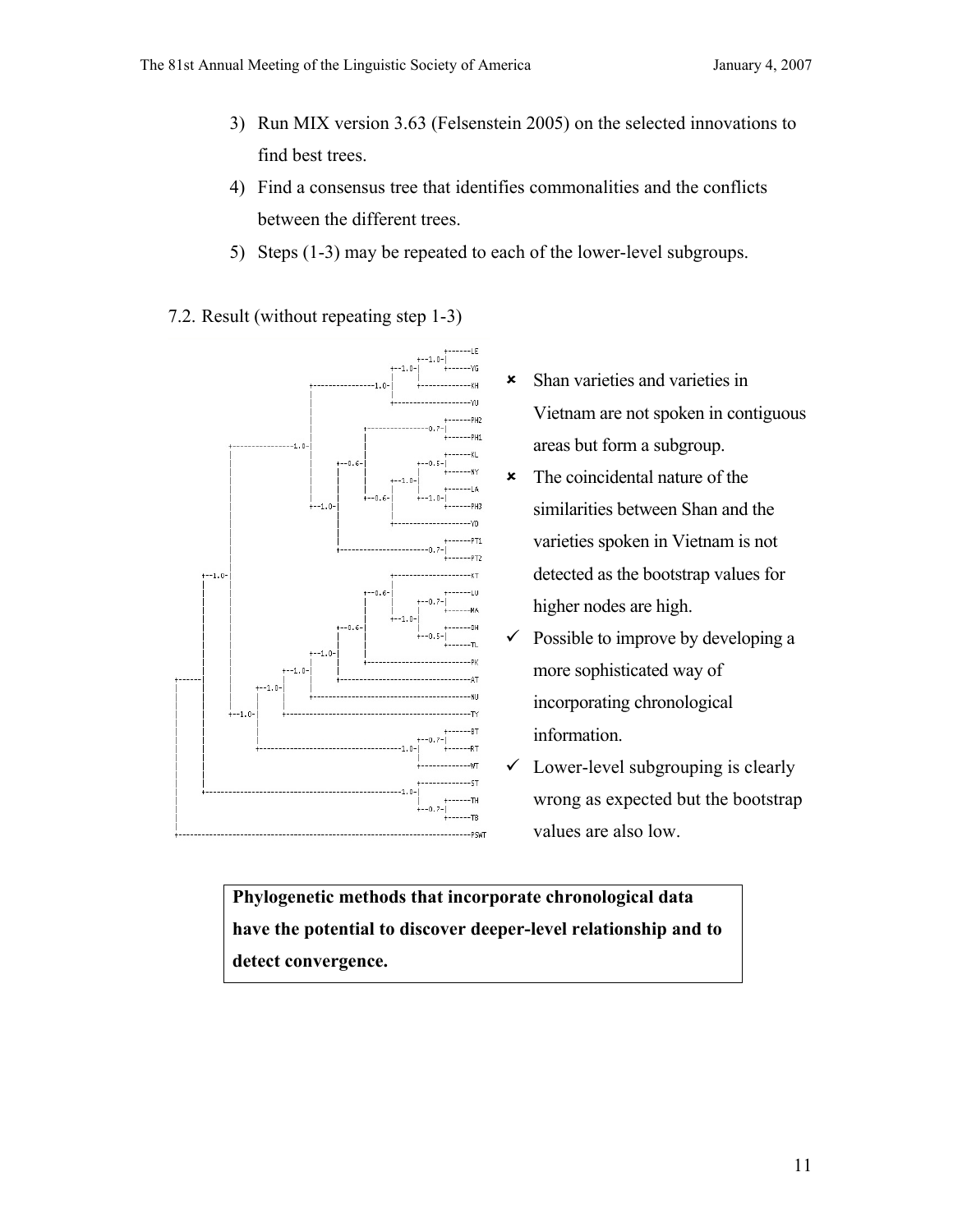#### **8. Conclusion**

- The heuristics used in the standard shared-innovations method are practically and theoretically highly problematic.
- Heirloom innovations, areal innovations, and parallel innovation must all be included in the process of subgrouping.
- Bringing in phylogenetic computation may compensate for information not recoverable within linguistics but much more development is still needed.
- Relative chronology among changes is the only valid type of information that can be used as criteria for subgrouping.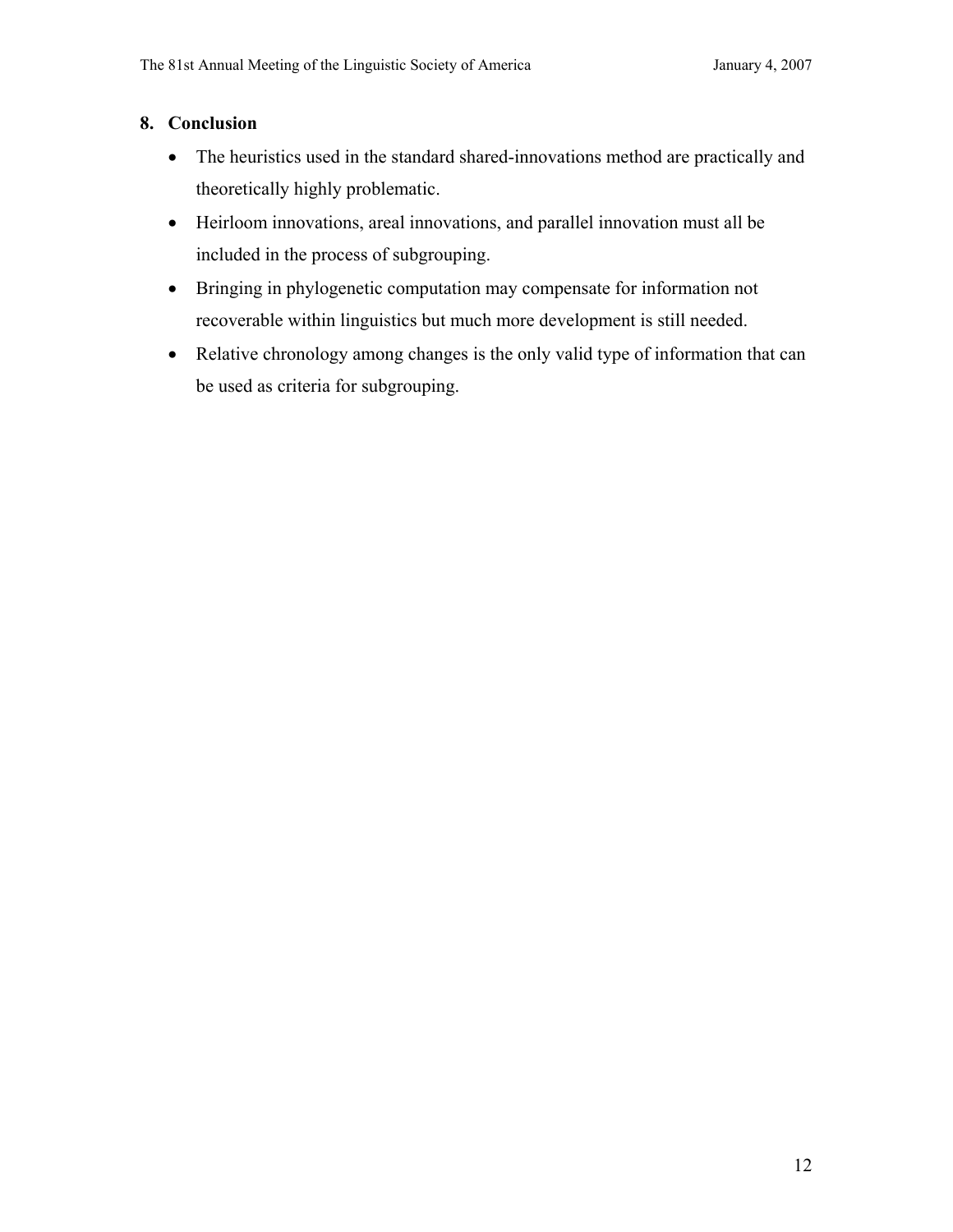#### **References**

- Atkinson, Quentin D. and Gray, Russell D. (to appear) Are accurate dates an intractable problem for historical linguistics? In C. Lipo, M. O'brien, S. Shennan & M. Collard. (eds), Mapping our Ancestry: Phylogenetic Methods in Anthropology and Prehistory. Chicago: Aldine.
- Boonsner, Thepbangon. 1984. The Phonological description of Yooy. M.A. Thesis. Mahidol University.
- Brown, J. Marvin. 1985. From Ancient Thai to modern dialects and other writings on Historical Thai Linguistics. Bangkok: White Lotus Co.
- Bryant, David. 2003. A classification of consensus methods for phylogenies. In M. Janowitz, F.-J. Lapointe, F. R. McMorris, B. Mirkin, F. S.Roberts (eds), BioConsensus: DIMACS Working Group Meetings on Bioconsensus: October 25-26, 2000 and October 2-5, 2001, DIMACS Center. Providence, R.I.: American Mathematical Society.
- Campbell, Lyle. 1998. Historical Linguistics: An Introduction. Cambridge, MA: MIT Press.
- Chamberlain, James R. 1975. A new look at the history and classification of the Tai dialects. In Studies in Tai Linguistics in Honor of William J. Gedney, eds. Harris, Jimmy G., and James R. Chamberlain. Central Institute of English Language, Office of State Universities:Bangkok.
- Felsenstein, Joseph. 2005. PHYLIP (the PHYLogeny Inference Package). University of Washington [http://evolution.genetics.washington.edu/phylip.html]
- Fine Arts Department. 1986. Inscriptions in Thailand, vol. 5. Bangkok: National Library. [In Thai]
- Gedney, William J. 1972. A checklist for determining tones in Tai dialects. In M. Estellie Smith (ed.), Studies in Linguistics in Honor of George L. Trager. The Hague: Mouton.
- Gedney, William J. 1989. Future directions in Comparative Tai Linguistics. In Robert J. Bickner, John Hartmann, Thomas John Hudak, and Patcharin Peyasantiwong (eds), Selected papers on Comparative Tai Studies. Ann Arbor:Center for Southeast Asian Studies, the University of Michigan.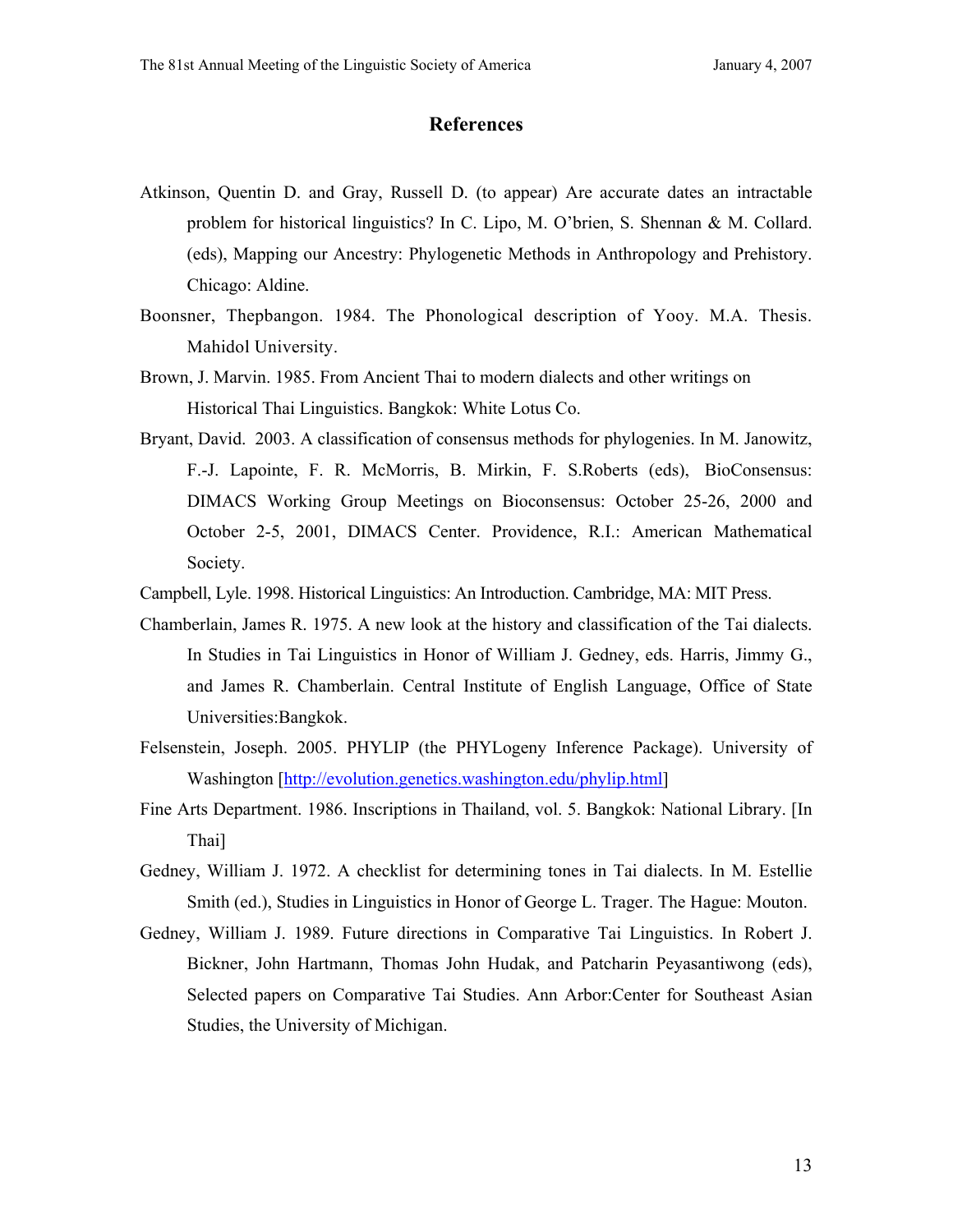- Harris, Jimmy G. 1975. Notes on Khamti Shan. In Harris, Jimmy G., and James R. Chamberlain (eds), Tai Linguistics in Honor of Famg-Kuei Li. Central Institute of English Language, Office of State Universities: Bangkok.
- Harris, Jimmy G. 1976. Notes on Khamti Shan. In Thomas W. Gething, Jimmy G. Harris, and Pranee Kullavanijaya (eds), Tai Linguistics in Honor of Famg-Kuei Li. Central Institute of English Language, Office of State Universities: Bangkok.
- Harrison, S. P. 1986. On the nature of subgrouping arguments. In P. Gerarghty, L. Carrington, and S. A. Wurm (eds.), FOCALII: Papers from the 4<sup>th</sup> Conference on Austronesian Linguistics. Canberra: Pacific Linguistics.
- Harrison, S. P. 2003. On the limits of the Comparative Method. In Brian D. Joseph and Richard D. Janda (eds.), The Handbook of Historical Linguistics. Blackwell: Malden, MA.
- Hartmann, John F. 1980. A model for the alignment of dialects in Southwestern Tai. Journal of the Siam Society, 86.1: 72-86.
- Hudak, Thomas J. (ed.) 1994. William J. Gedney's Southwestern Tai Dialects: Glossaries, Texts, and Translations. Ann Arbor: Center for South and Southeast Asian Studies, University of Michigan.
- Hudak, Thomas J. (ed.) 1996. William J. Gedney's Lue Dialects: Glossaries, Texts, and Translations. Ann Arbor: Center for South and Southeast Asian Studies, University of Michigan.
- Jonsson, Nanna L. 1991. Proto Southwestern Tai. Ph.D. dissertation, State University of New York at Albany.
- Kullavanijaya, Pranee and L-Thongkum, Theraphan. 1998. Proceedings of the International Conference on Tai Studies. July 29-30, 1998. Institute of Language and Culture for Rural Development, Mahidol University: Nakhorn Pathom, Thailand.
- Labov, William. 1963. The social motivation for language change. Word, 19.3: 273-309.
- Li Fang-Kuei. 1977. A Handbook of Comparative Tai. Hawaii: The university Press of Hawaii.
- Li, Fang Kuei. 1960. A tentative classification of Tai dialects. In Culture in history: Essays in honor of Paul Radin, ed. Diamond, S., 951-959. New York:Columbia University Press.
- Luo Yongxian. 1999. A Dictionary of Dehong Tai, Southwestern China. Pacific Canberra: Linguistics.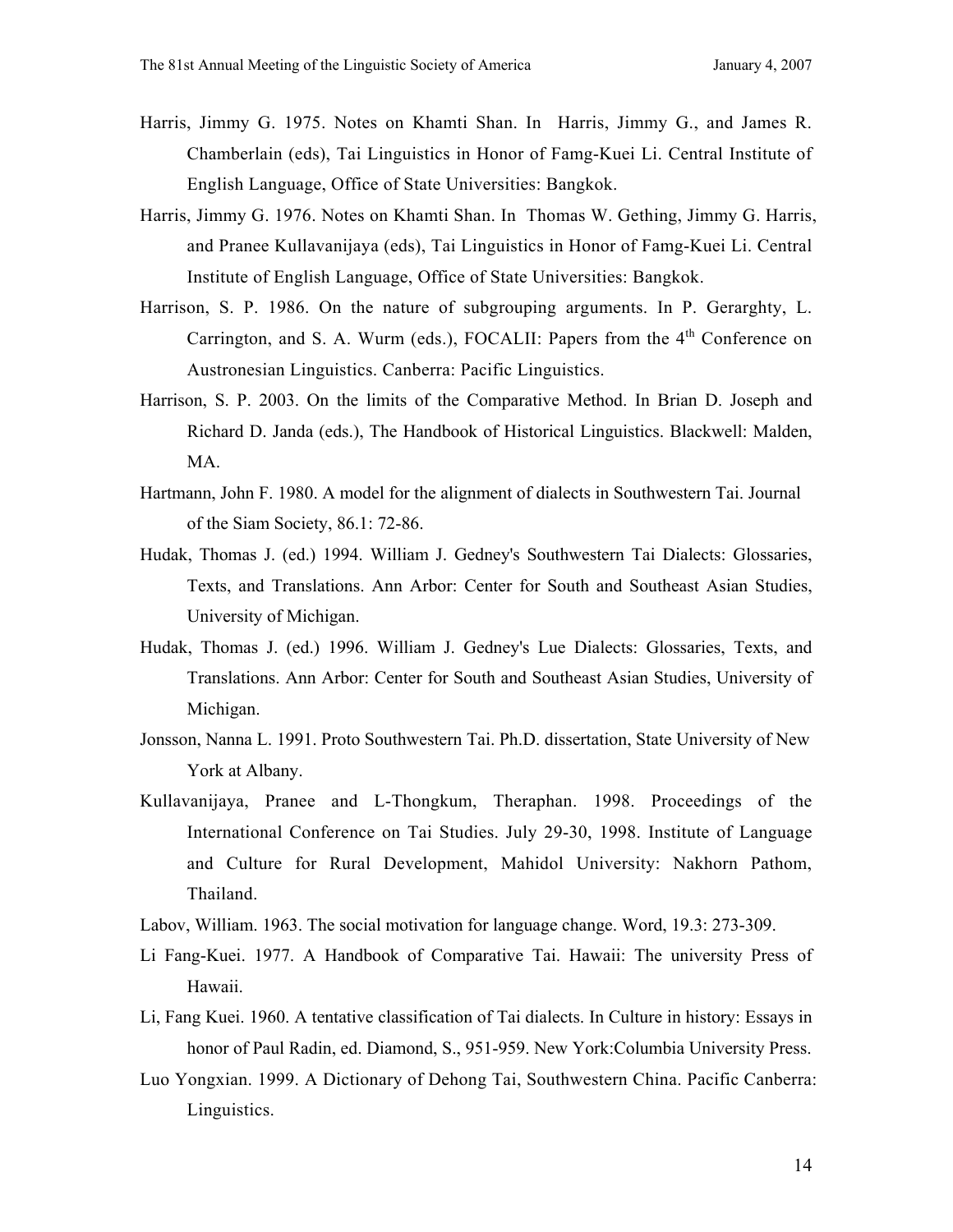- McMahon, April, and McMahon, Robert. 2003. Finding families: Quantitative methods in language classification. Transactions of the Philological Society, 101.1: 7-55.
- Milroy, James, and Milroy, Leslie. 1985. Linguistic change, social network, and speaker innovation. Journal of Linguistics 21: 339-84.
- Morey, Stephen. 2005. The Tai Languages of Assam- A Grammar and Texts. Canberra: Pacific Linguistics.
- Nakhleh, Luay, Ringe, Donald, and Warnow, Tandy. 2005. Perfect phylogenetic networks: a new methodology for reconstructing the evolutionary history of natural languages. Language, 81.2: 382-420.
- Petsuk, Rasi. 1978. General Chracteristics of the Khün language. M.A. Thesis. Mahidol University.
- Phothiban, Phuthachart and Trongdi, Thananan 1998. The Position of Tak Bai Tai in Tai Dialects (Phase 2). Pattani, Thailand: Faculty of Humanties, Prince of Songkhla Univeristy. [In Thai]
- Ringe, Donald, Warnow, Tandy, and Taylor, Ann. 2002. Indo-European and Computational Cladistics. Transactions of the Philological Society, 100.1: 59-129.
- Robinson, Edward. 1994. Further Classification of Southwestern Tai "P" Languages. M.A. Thesis. Chulalongkorn University.
- Thisaphong Arilak. 1985. The Phonological description of Kaloeng at Ban Dong Mafai, Sakonnakhorn Province. M.A. Thesis. Mahidol University. [In Thai]
- Trongrat, Phutphong. 1998. A Comparative Phonological Study of Thai Phuan at Suphanburi and Sukhothai Provinces. M.A. Thesis. Mahidol University.
- Umar, Umaiyah Haji. 2003. A Classification of Thai-Kedah Dialects Using Phonological Characteristics. Bangkok: Nutcha Printing Limited Partnership.
- Xing Gongwan [邢公畹]. 2000. 红河上游泰雅语 [Tai Ya of the Upper Reach of the Red River]. Beijing: 语文出版社. [In Chinese]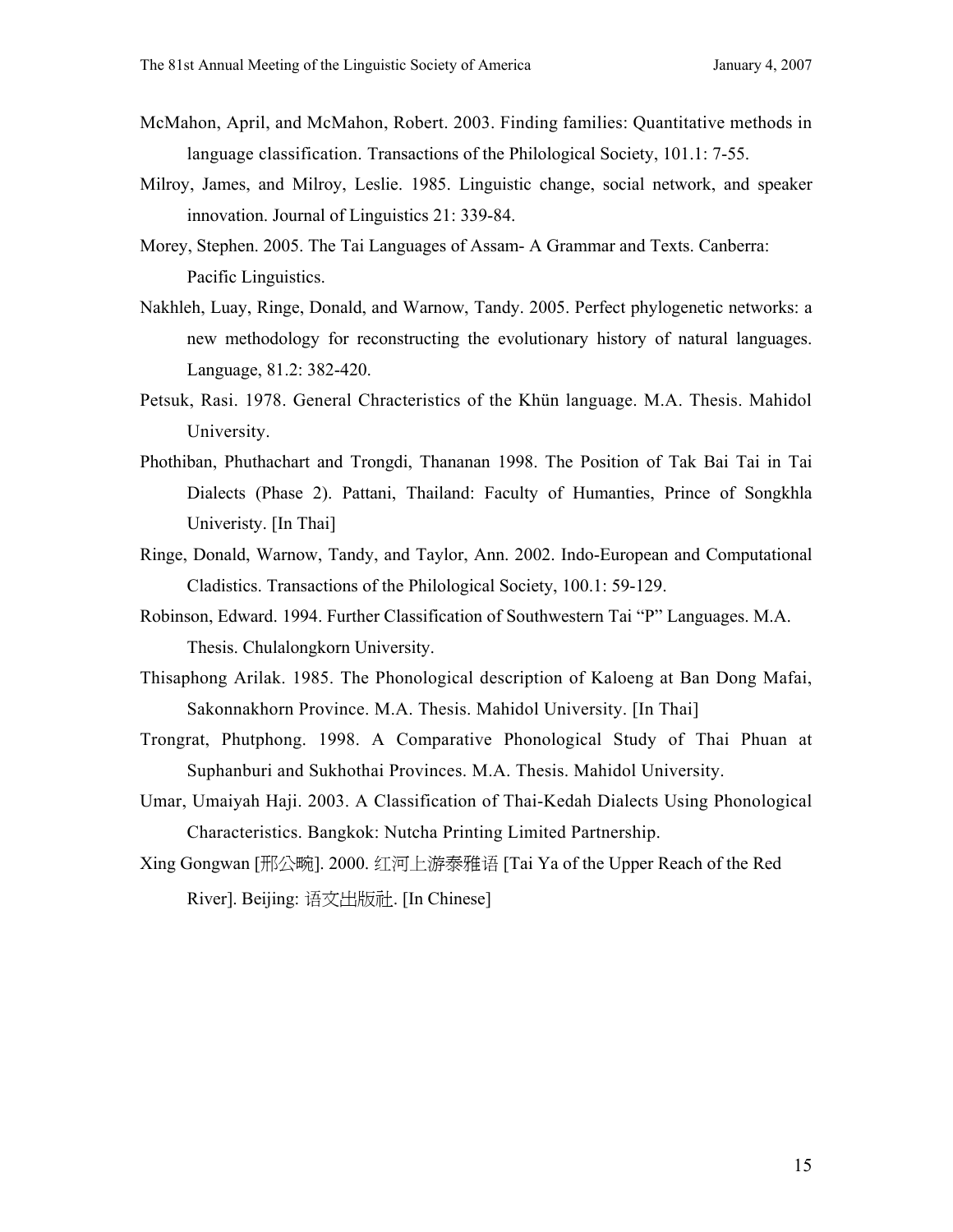# **Appendix A**

# **Languages**

|                | Code      | Language         | Source                      |
|----------------|-----------|------------------|-----------------------------|
| $\mathbf{1}$   | <b>KT</b> | Tai Khamti       | Harris (1976)               |
| $\overline{2}$ | PK        | Tai Phake        | Morey (2005)                |
| 3              | AT        | Tai Aiton        | Morey (2005)                |
| $\overline{4}$ | LU        | Tai Lüa          | Harris (1975)               |
| 5              | MA        | Tai Mao          | Harris (1975)               |
| 6              | <b>NU</b> | Tai Nüa          | Harris (1975)               |
| 7              | DH        | Dehong Tai       | Luo (1999)                  |
| 8              | TY        | Tai Ya           | Xing (2000)                 |
| 9              | LE        | Lue              | Hudak (1996)                |
| 10             | YG        | Yong             | Gedney (1996)               |
| 11             | TL        | Tai Long         | Gedney (n.d.)               |
| 12             | <b>BT</b> | <b>Black Tai</b> | Gedney (n.d.)               |
| 13             | <b>RT</b> | Red Tai          | Gedney (n.d.)               |
| 14             | <b>WT</b> | White Tai        | Gedney (n.d.)               |
| 15             | YU        | Tai Yuan         | Pittayaporn (fieldnote)     |
| 16             | KH        | Tai Khün         | Phetsuk (1978)              |
| 17             | LA        | Lao              | Gedney (n.d.)               |
| 18             | PH(1)     | Sukhothai Phuan  | Trongrat (1988)             |
| 19             | PH(2)     | Suphanburi Phuan | Trongrat (1988)             |
| 20             | PH(3)     | Nongkhai Phuan   | Trongdi and Thananan (1998) |
| 21             | PT(1)     | Phu Thai Wang    | Trongdi and Thananan (1998) |
| 22             | PT(2)     | Phu Thai Kapong  | Pittayaporn (fieldnote)     |
| 23             | YO        | Yooy             | Boonsner (1984)             |
| 24             | NY        | <b>Nyo</b>       | Boonsner (1984)             |
| 25             | KL        | Kaloeng          | Thisaphong (1985)           |
| 26             | TB        | Tak Bai Thai     | Trongdi and Thananan (1998) |
| 27             | TH        | Thai (Siamese)   | Gedney (n.d.)               |
| 28             | <b>ST</b> | Southern Thai    | Umar (2003)                 |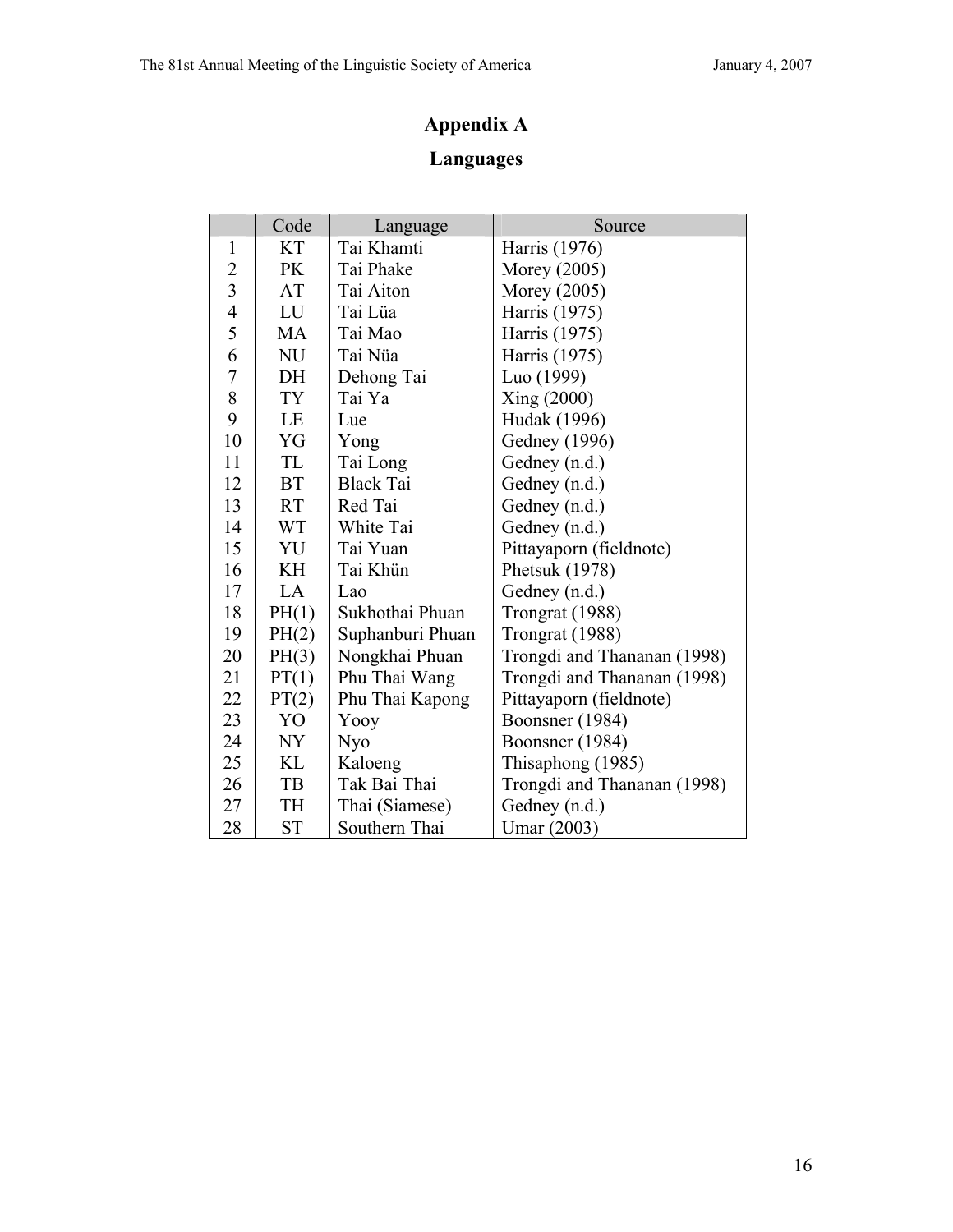

 $(X)$  = The particular variety or varieties used in this language is spoken in Thailand but the concentration of this language is in the indicated area. The varieties found in Thailand are scattered around the country as results of forced or voluntary migrations.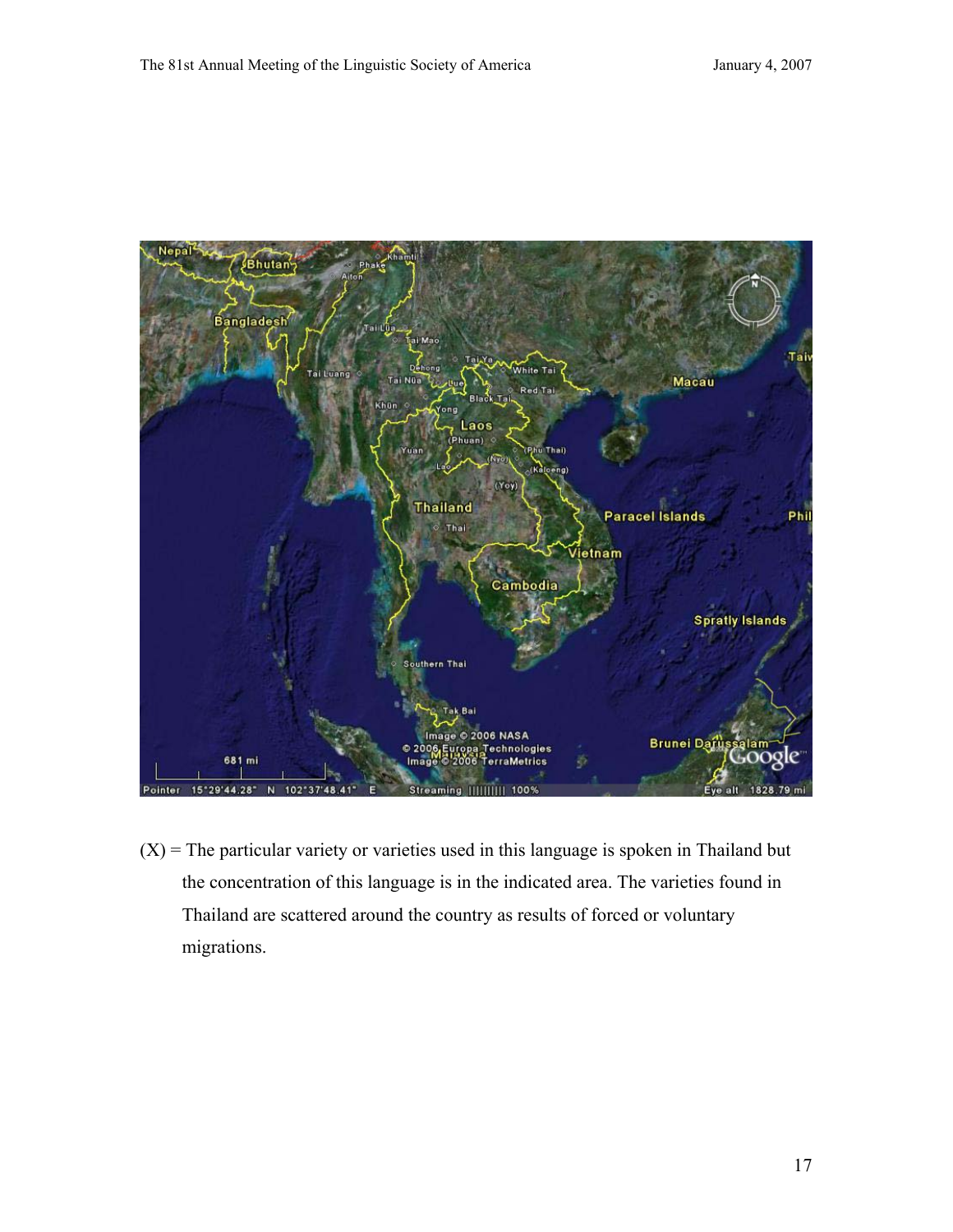# **Appendix B**

#### **Innovations in SWT**



 **Innovations not filtered out, cf. 8.1** 

|                |                   | <b>KT</b>      | PK             | AT             | LU             | <b>MA</b>      | NU             | DH             | TY             | LE.            | YG             | TL             | <b>BT</b>        | <b>RT</b>    | <b>WT</b>      | YU               | KH             | LA             | PH1            | PH <sub>2</sub> | PH <sub>3</sub> | PT1            | PT <sub>2</sub> | YO             | NY             | <b>KL</b>      | TB.            | <b>TH</b>      | <b>ST</b>      |
|----------------|-------------------|----------------|----------------|----------------|----------------|----------------|----------------|----------------|----------------|----------------|----------------|----------------|------------------|--------------|----------------|------------------|----------------|----------------|----------------|-----------------|-----------------|----------------|-----------------|----------------|----------------|----------------|----------------|----------------|----------------|
|                | $ph=f$ > $ph$     |                |                |                |                | $\theta$       | $\theta$       | $\overline{0}$ | $\bf{0}$       | $\overline{0}$ | $\mathbf{0}$   |                | $\overline{0}$   | $\theta$     | $\theta$       | $\overline{0}$   | $\overline{0}$ | $\overline{0}$ | $\overline{0}$ | $\theta$        | $\theta$        | $\theta$       | $\theta$        |                |                |                | $\theta$       | $\theta$       | $\bf{0}$       |
| $\overline{2}$ | $pf = f > f$      | $\overline{0}$ | $\overline{0}$ | $\overline{0}$ | $\overline{0}$ |                |                | $\overline{0}$ | $\overline{0}$ | $\overline{0}$ | $\overline{0}$ | $\overline{0}$ |                  |              | $\mathbf{0}$   | $\mathbf{0}$     | $\overline{0}$ | $\bf{0}$       | $\mathbf{0}$   | $\overline{0}$  | $\overline{0}$  | $\overline{0}$ | $\mathbf{0}$    | $\overline{0}$ | $\mathbf{0}$   | $\bf{0}$       | $\overline{0}$ | $\overline{0}$ | $\bf{0}$       |
| $\mathbf{3}$   | 7b > w            | $\mathbf{1}$   | $\overline{0}$ |                |                | $\overline{0}$ |                | $\theta$       |                | $\overline{0}$ | $\mathbf{0}$   |                | $\mathbf{0}$     | $\theta$     | $\theta$       | $\mathbf{0}$     |                | $\overline{0}$ | $\overline{0}$ | $\overline{0}$  | $\theta$        | $\overline{0}$ | $\theta$        | $\theta$       | $\mathbf{0}$   | $\mathbf{0}$   | $\overline{0}$ | $\mathbf{0}$   | $\bf{0}$       |
| $\overline{4}$ | 7b > m            | $\theta$       | $\theta$       | $\theta$       | $\theta$       |                | $\theta$       |                | $\overline{0}$ | $\theta$       | $\theta$       | $\theta$       | $\theta$         | $\theta$     | $\theta$       | $\theta$         | $\theta$       | $\theta$       | $\theta$       | $\theta$        | $\theta$        | $\theta$       | $\theta$        | $\theta$       | $\mathbf{0}$   | $\Omega$       | $\theta$       |                |                |
| 5              | b > p             | -1             |                |                |                |                |                |                |                |                |                |                |                  |              |                | -1               |                | $\theta$       | $\theta$       | $\theta$        | $\theta$        | $\theta$       | $\theta$        | $\theta$       | $\mathbf{0}$   | $\theta$       | $\theta$       | $\Omega$       |                |
| 6              | b > ph            | $\mathbf{0}$   | $\overline{0}$ | $\theta$       | $\overline{0}$ | $\mathbf{0}$   | $\theta$       | $\overline{0}$ | $\bf{0}$       | $\overline{0}$ | $\mathbf{0}$   | $\overline{0}$ | $\overline{0}$   | $\theta$     | $\theta$       | $\theta$         | $\mathbf{0}$   |                |                |                 |                 |                |                 |                |                |                |                |                |                |
| 7              | $f > k$ hw        | $\theta$       | $\theta$       | $\theta$       | $\Omega$       | $\theta$       | $\theta$       | $\overline{0}$ | $\overline{0}$ | $\overline{0}$ | $\mathbf{0}$   | $\overline{0}$ | $\overline{0}$   | $\Omega$     | $\theta$       | $\mathbf{0}$     | $\theta$       | $\mathbf{0}$   | $\overline{0}$ | $\theta$        | $\theta$        | $\overline{0}$ | $\theta$        | $\mathbf{0}$   | $\mathbf{0}$   | $\Omega$       | $\overline{0}$ | $\theta$       | $\Omega$       |
| 9              | 2d > 1            | $\overline{0}$ | $\theta$       | $\theta$       | $\gamma$       |                |                | $\gamma$       |                | $\overline{0}$ | $\mathbf{0}$   |                | $\overline{0}$   | $\bf{0}$     | $\theta$       | $\overline{0}$   | $\overline{0}$ | $\mathbf{0}$   | $\overline{0}$ | $\overline{0}$  | $\overline{0}$  | $\overline{0}$ | $\theta$        | $\overline{0}$ | $\overline{0}$ | $\theta$       | $\overline{0}$ | $\overline{0}$ | $\theta$       |
| 10             | 2d > n            |                |                | $\overline{0}$ | $\mathcal{D}$  | $\overline{0}$ | $\overline{0}$ | $\gamma$       | $\overline{0}$ | $\overline{0}$ | $\overline{0}$ | $\overline{0}$ | $\boldsymbol{0}$ | $\mathbf{0}$ | $\theta$       | $\boldsymbol{0}$ | $\overline{0}$ | $\overline{0}$ | $\mathbf{0}$   | $\overline{0}$  | $\theta$        | $\overline{0}$ | $\overline{0}$  | $\overline{0}$ | $\mathbf{0}$   | $\overline{0}$ | $\theta$       | $\mathbf{0}$   | $\Omega$       |
| 11             | $n = 1$           | $\overline{0}$ | $\overline{0}$ | $\overline{0}$ |                | $\overline{0}$ | $\overline{0}$ |                | $\overline{0}$ | $\overline{0}$ | $\mathbf{0}$   | $\overline{0}$ | $\mathbf{0}$     | $\mathbf{0}$ | $\theta$       | $\mathbf{0}$     | $\theta$       | $\mathbf{0}$   | $\overline{0}$ | $\overline{0}$  | $\theta$        | $\overline{0}$ | $\overline{0}$  | $\overline{0}$ | $\overline{0}$ | $\overline{0}$ | $\mathbf{0}$   | $\overline{0}$ | $\overline{0}$ |
| 12             | s, (z) > sh       | $\overline{0}$ | $\mathbf{0}$   | $\theta$       | $\overline{0}$ | $\theta$       | $\Omega$       | $\theta$       | $\overline{0}$ | $\theta$       | $\overline{0}$ |                | $\mathbf{0}$     | $\theta$     | $\theta$       | $\mathbf{0}$     | $\theta$       | $\theta$       | $\theta$       | $\theta$        | $\Omega$        | $\theta$       | $\theta$        | $\theta$       | $\mathbf{0}$   | $\theta$       | $\theta$       | $\overline{0}$ | $\Omega$       |
| 13             | $ch_{n}(\pm) > s$ |                |                |                |                |                |                |                |                |                |                |                |                  |              |                |                  |                |                |                |                 |                 |                |                 |                |                |                | $\theta$       | $\theta$       | $\left($       |
| 14             | $r = h$           |                |                |                |                |                |                |                |                |                |                |                |                  |              |                |                  |                |                |                |                 |                 |                |                 |                |                |                | $\overline{0}$ | $\overline{0}$ | $\mathbf{0}$   |
| 15             | c > ts            | $\overline{0}$ | $\overline{0}$ | $\mathbf{0}$   |                |                | $\overline{0}$ |                | $\overline{0}$ | $\overline{0}$ | $\overline{0}$ |                | $\mathbf{0}$     | $\mathbf{0}$ | $\overline{0}$ | $\mathbf{0}$     | $\overline{0}$ | $\overline{0}$ | $\overline{0}$ | $\overline{0}$  | $\mathbf{0}$    | $\overline{0}$ | $\overline{0}$  | $\mathbf{0}$   | $\overline{0}$ | $\mathbf{0}$   | $\mathbf{0}$   | $\overline{0}$ | $\bf{0}$       |
| 16             | ts > s            | $\theta$       | $\Omega$       | $\theta$       | $\theta$       | $\theta$       | $\Omega$       | $\theta$       | $\overline{0}$ | $\overline{0}$ | $\overline{0}$ |                | $\mathbf{0}$     | $\theta$     | $\Omega$       | $\theta$         | $\Omega$       | $\theta$       | $\theta$       | $\theta$        | $\theta$        | $\theta$       | $\theta$        | $\mathbf{0}$   | $\overline{0}$ | $\theta$       | $\theta$       | $\mathbf{0}$   | $\Omega$       |
| 17             | n > i             | $\mathbf{1}$   |                |                |                |                |                |                | $\overline{0}$ |                |                |                | $\overline{0}$   | $\theta$     | $\overline{0}$ | $\overline{0}$   |                | $\overline{0}$ | $\theta$       | $\overline{0}$  | $\theta$        | $\overline{0}$ | $\theta$        | $\overline{0}$ | $\overline{0}$ | $\Omega$       | $\overline{0}$ | $\mathbf{0}$   |                |
| 18             | i > 3             | $\mathbf{0}$   | $\theta$       |                | $\theta$       | $\theta$       | $\Omega$       | $\overline{0}$ | $\Omega$       | $\mathbf{0}$   | $\mathbf{0}$   | $\overline{0}$ | $\mathbf{0}$     | $\theta$     | $\theta$       | $\theta$         | $\theta$       | $\Omega$       | $\theta$       | $\theta$        | $\theta$        | $\theta$       | $\theta$        | $\theta$       | $\theta$       | $\theta$       | $\theta$       |                |                |
| 19             | j > n             | $\overline{0}$ | $\mathbf{0}$   | $\theta$       | $\overline{0}$ | $\mathbf{0}$   | $\Omega$       | $\overline{0}$ | $\mathbf{0}$   | $\overline{0}$ | $\overline{0}$ | $\overline{0}$ | $\mathbf{0}$     | $\mathbf{0}$ | $\overline{0}$ | $\mathbf{0}$     | $\mathbf{0}$   |                |                |                 |                 |                |                 |                |                |                | $\theta$       | $\mathbf{0}$   | $\left($       |
| 20             | $kh = x > kh$     | -1             |                |                | $\overline{0}$ |                | $\Omega$       | $\overline{0}$ | $\Omega$       | $\overline{0}$ | $\overline{0}$ |                |                  |              | $\mathbf{0}$   |                  |                |                |                |                 |                 |                |                 |                |                |                |                |                |                |
| 21             | $kh = x > x$      | $\mathbf{0}$   | $\overline{0}$ | $\theta$       |                | $\mathbf{0}$   |                |                | $\gamma$       |                |                | $\overline{0}$ | $\mathbf{0}$     | $\theta$     | $\theta$       | $\mathbf{0}$     | $\theta$       | $\overline{0}$ | $\theta$       | $\theta$        | $\theta$        | $\overline{0}$ | $\theta$        | $\theta$       | $\mathbf{0}$   | $\theta$       | $\theta$       | $\overline{0}$ | $\Omega$       |
| 22             | y > g             | $\overline{0}$ | $\mathbf{0}$   | $\Omega$       | $\overline{0}$ | $\mathbf{0}$   |                | $\mathbf{0}$   | $\mathbf{0}$   | $\Omega$       | $\theta$       | $\mathbf{0}$   |                  | $\Omega$     | $\overline{0}$ | $\mathbf{0}$     | $\Omega$       |                |                |                 |                 |                |                 |                |                |                |                |                |                |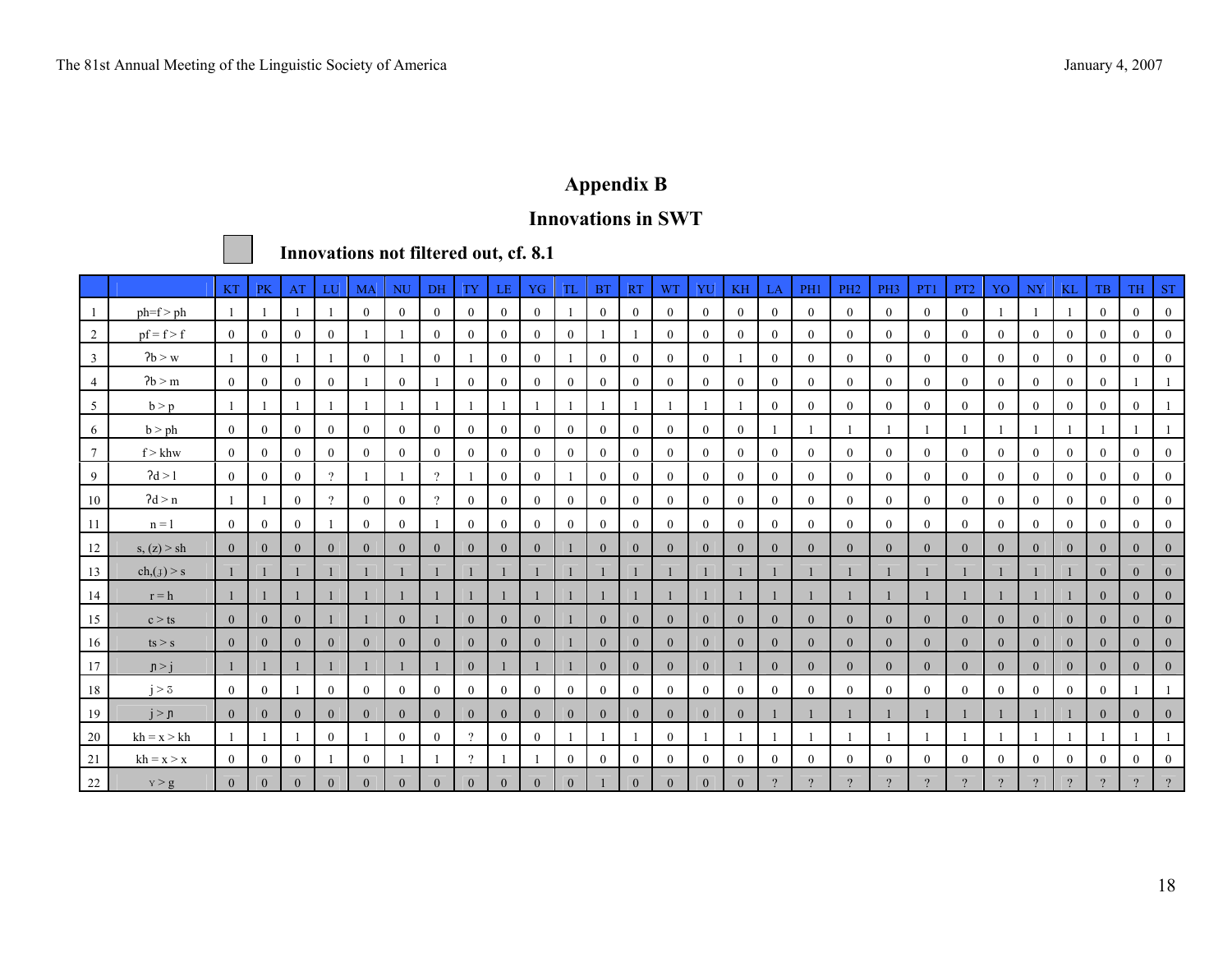|    |                     | $\mathbf{KT}$  | PK               | AT               | LU             | $\mathbf{M}\mathbf{A}$ | <b>NU</b>      | DH               | <b>TY</b>        | LE               | YG               | TL             | <b>BT</b>        | RT             | <b>WT</b>      | YU               | $\mathbf{KH}$    | LA               | PH1            | PH <sub>2</sub> | PH <sub>3</sub>  | PT1            | PT <sub>2</sub> | YO             | <b>NY</b>        | <b>KL</b>        | <b>TB</b>      | TH             | <b>ST</b>    |
|----|---------------------|----------------|------------------|------------------|----------------|------------------------|----------------|------------------|------------------|------------------|------------------|----------------|------------------|----------------|----------------|------------------|------------------|------------------|----------------|-----------------|------------------|----------------|-----------------|----------------|------------------|------------------|----------------|----------------|--------------|
| 23 | hn > h              | -1             |                  |                  |                |                        |                |                  |                  | $\mathbf{0}$     | $\mathbf{0}$     |                |                  |                |                | $\mathbf{0}$     | $\mathbf{0}$     | $\mathbf{0}$     | $\overline{0}$ | $\mathbf{0}$    | $\mathbf{0}$     | $\overline{0}$ | $\mathbf{0}$    | $\mathbf{0}$   | $\overline{0}$   | $\mathbf{0}$     | $\overline{0}$ | $\overline{0}$ |              |
| 24 | $\eta > \eta$       | $\overline{0}$ | $\overline{0}$   | $\bf{0}$         | $\overline{0}$ | $\overline{0}$         | $\overline{0}$ | $\mathbf{0}$     |                  | $\overline{0}$   | $\overline{0}$   | $\overline{0}$ | $\overline{0}$   | $\overline{0}$ | $\left($       | $\overline{0}$   | $\bf{0}$         | $\overline{0}$   | $\mathbf{0}$   | $\overline{0}$  | $\boldsymbol{0}$ | $\overline{0}$ | $\overline{0}$  | $\overline{0}$ | $\theta$         | $\mathbf{0}$     | $\overline{0}$ | $\overline{0}$ |              |
| 25 | qh > x              |                |                  |                  |                |                        |                |                  |                  |                  |                  |                |                  |                |                |                  |                  |                  | $\mathbf{0}$   | $\overline{0}$  |                  | $\mathbf{0}$   | $\mathbf{0}$    |                |                  |                  |                |                |              |
| 26 | qh > h              | $\overline{0}$ | $\boldsymbol{0}$ | $\boldsymbol{0}$ | $\overline{0}$ | $\mathbf{0}$           | $\bf{0}$       | $\boldsymbol{0}$ | $\boldsymbol{0}$ | $\boldsymbol{0}$ | $\boldsymbol{0}$ | $\mathbf{0}$   | $\boldsymbol{0}$ | $\overline{0}$ | $\bf{0}$       | $\overline{0}$   | $\boldsymbol{0}$ | $\boldsymbol{0}$ |                |                 | $\boldsymbol{0}$ | -1             |                 | $\overline{0}$ | $\boldsymbol{0}$ | $\boldsymbol{0}$ | $\overline{0}$ | $\overline{0}$ | $\mathbf{0}$ |
| 28 | q > x               | $\mathbf{1}$   | -1               |                  |                |                        |                |                  |                  |                  |                  | $\mathbf{1}$   |                  |                |                | $\mathbf{1}$     |                  |                  |                |                 |                  | $\mathbf{1}$   | $\overline{0}$  | 1              |                  |                  |                |                |              |
| 29 | q > h               | $\overline{0}$ | $\bf{0}$         | $\bf{0}$         | $\overline{0}$ | $\mathbf{0}$           | $\mathbf{0}$   | $\bf{0}$         | $\mathbf{0}$     | $\mathbf{0}$     | $\bf{0}$         | $\bf{0}$       | $\bf{0}$         | $\mathbf{0}$   | $\bf{0}$       | $\overline{0}$   | $\bf{0}$         | $\bf{0}$         | $\bf{0}$       | $\overline{0}$  | $\bf{0}$         | $\bf{0}$       |                 | $\bf{0}$       | $\bf{0}$         | $\mathbf{0}$     | $\bf{0}$       | $\theta$       |              |
| 31 | pl > p              | -1             | -1               |                  |                |                        |                |                  |                  |                  |                  | -1             |                  |                |                |                  |                  |                  |                |                 |                  | 1              |                 |                |                  |                  | $\overline{0}$ | $\mathbf{0}$   |              |
| 32 | Pbl > 2d            | $\overline{0}$ | $\overline{0}$   | $\mathbf{0}$     | $\overline{0}$ | $\theta$               |                | $\overline{0}$   | $\mathbf{0}$     | $\mathbf{0}$     | $\mathbf{0}$     | $\overline{0}$ | $\mathbf{0}$     | $\overline{0}$ | $\theta$       |                  |                  | $\overline{0}$   | $\overline{0}$ | $\mathbf{0}$    | $\mathbf{0}$     | $\overline{0}$ | $\overline{0}$  | $\mathbf{0}$   | $\overline{0}$   | $\overline{0}$   |                |                |              |
| 33 | Pbl > Pb            | $\overline{0}$ | $\overline{0}$   | $\mathbf{0}$     | $\mathbf{0}$   | $\overline{0}$         | $\theta$       | $\mathbf{0}$     | $\overline{0}$   | $\boldsymbol{0}$ | $\mathbf{0}$     | $\mathbf{0}$   |                  |                |                | $\mathbf{0}$     | $\overline{0}$   | $\overline{0}$   | $\overline{0}$ | $\mathbf{0}$    | $\mathbf{0}$     | $\overline{0}$ | $\mathbf{0}$    | $\mathbf{0}$   | $\theta$         | $\mathbf{0}$     | $\mathbf{0}$   | $\overline{0}$ |              |
| 34 | Pbr > 2b/2d(1)      | $\overline{0}$ | $\overline{0}$   | $\mathbf{0}$     | $\overline{0}$ | $\mathbf{0}$           | $\mathbf{0}$   | $\mathbf{0}$     | $\overline{0}$   | $\mathbf{0}$     | $\mathbf{0}$     | $\overline{0}$ | $\mathbf{0}$     | $\mathbf{0}$   | $\overline{0}$ | $\mathbf{0}$     | $\mathbf{0}$     | 1                |                |                 |                  | 1              |                 | 1              |                  |                  | $\mathbf{0}$   | $\overline{0}$ |              |
| 35 | Pbr > 2b/2d(2)      | 1              | -1               |                  |                |                        | $\mathbf{0}$   |                  | $\mathbf{1}$     | $\mathbf{0}$     | $\mathbf{0}$     | -1             | $\mathbf{0}$     | $\mathbf{0}$   | $\overline{0}$ | $\mathbf{0}$     | $\overline{0}$   | $\mathbf{0}$     | $\mathbf{0}$   | $\mathbf{0}$    | $\mathbf{0}$     | $\overline{0}$ | $\overline{0}$  | $\mathbf{0}$   | $\mathbf{0}$     | $\mathbf{0}$     | $\mathbf{0}$   | $\overline{0}$ |              |
|    | 2br > 2b/2d(3)      | $\overline{0}$ | $\mathbf{0}$     | $\mathbf{0}$     | $\mathbf{0}$   | $\mathbf{0}$           | $\theta$       | $\mathbf{0}$     | $\mathbf{0}$     |                  |                  | $\mathbf{0}$   | $\mathbf{0}$     | $\bf{0}$       | $\mathbf{0}$   | $\mathbf{0}$     | $\mathbf{0}$     | $\mathbf{0}$     | $\mathbf{0}$   | $\mathbf{0}$    | $\mathbf{0}$     | $\overline{0}$ | $\mathbf{0}$    | $\mathbf{0}$   | $\boldsymbol{0}$ | $\mathbf{0}$     | $\overline{0}$ | $\overline{0}$ |              |
| 36 | ml > m              | $\mathbf{1}$   | $\mathbf{1}$     |                  |                | 1                      |                |                  | $\mathbf{1}$     |                  |                  | 1              | $\mathbf{1}$     |                |                | $\mathbf{1}$     |                  |                  | -1             |                 |                  | $\mathbf{1}$   |                 | $\mathbf{1}$   |                  |                  | $\mathbf{1}$   | $\mathbf{0}$   |              |
| 37 | ml > l              | $\overline{0}$ | $\overline{0}$   | $\overline{0}$   | $\overline{0}$ | $\mathbf{0}$           | $\overline{0}$ | $\overline{0}$   | $\overline{0}$   | $\overline{0}$   | $\theta$         | $\overline{0}$ | $\mathbf{0}$     | $\overline{0}$ | $\theta$       | $\mathbf{0}$     | $\overline{0}$   | $\mathbf{0}$     | $\overline{0}$ | $\overline{0}$  | $\mathbf{0}$     | $\overline{0}$ | $\overline{0}$  | $\mathbf{0}$   | $\overline{0}$   | $\mathbf{0}$     | $\mathbf{0}$   |                |              |
| 38 | $b$ r > ph          |                |                  |                  |                |                        |                |                  |                  |                  |                  |                | $\mathbf{0}$     | $\bf{0}$       |                |                  |                  | $\gamma$         | $\gamma$       | $\gamma$        | $\gamma$         | $\gamma$       | $\gamma$        | $\gamma$       | $\Omega$         | $\gamma$         | $\overline{0}$ | $\overline{0}$ |              |
| 39 | gl, $gr > J$        | $\overline{0}$ | $\mathbf{0}$     | $\mathbf{0}$     | $\overline{0}$ | $\mathbf{0}$           | $\mathbf{0}$   | $\mathbf{0}$     | $\overline{0}$   | $\mathbf{0}$     | $\mathbf{0}$     | $\mathbf{0}$   |                  |                |                | $\mathbf{0}$     | $\overline{0}$   | $\mathbf{0}$     | $\mathbf{0}$   | $\overline{0}$  | $\mathbf{0}$     | $\mathbf{0}$   | $\overline{0}$  | $\mathbf{0}$   | $\mathbf{0}$     | $\mathbf{0}$     | $\mathbf{0}$   | $\mathbf{0}$   | $\mathbf{0}$ |
| 40 | khr > ch            | $\overline{0}$ | $\overline{0}$   | $\mathbf{0}$     | $\overline{0}$ | $\mathbf{0}$           | $\overline{0}$ | $\mathbf{0}$     | $\overline{0}$   | $\mathbf{0}$     | $\mathbf{0}$     | $\overline{0}$ |                  |                |                | $\mathbf{0}$     | $\mathbf{0}$     | $\mathbf{0}$     | $\overline{0}$ | $\mathbf{0}$    | $\mathbf{0}$     | $\overline{0}$ | $\overline{0}$  | $\mathbf{0}$   | $\mathbf{0}$     | $\mathbf{0}$     | $\overline{0}$ | $\overline{0}$ |              |
| 41 | khr > kh            |                |                  |                  |                |                        |                |                  |                  |                  |                  |                | $\mathbf{0}$     | $\mathbf{0}$   | $\mathbf{0}$   |                  |                  |                  |                |                 |                  |                |                 |                |                  |                  |                |                |              |
| 42 | khwa > khua         | $\overline{0}$ | $\mathbf{0}$     | $\mathbf{0}$     | $\overline{0}$ | $\mathbf{0}$           | $\mathbf{0}$   | $\mathbf{0}$     | $\mathbf{0}$     | $\mathbf{0}$     | $\overline{0}$   | $\mathbf{0}$   | $\mathbf{0}$     | $\mathbf{0}$   | $\overline{0}$ | $\mathbf{0}$     | $\mathbf{0}$     |                  | $\mathbf{0}$   |                 |                  | $\mathbf{0}$   | $\mathbf{0}$    | $\mathbf{0}$   | $\mathbf{0}$     | $\mathbf{0}$     | $\mathbf{0}$   | $\overline{0}$ |              |
| 43 | khw > kw            | $\overline{0}$ | $\boldsymbol{0}$ | $\bf{0}$         | $\overline{0}$ | $\theta$               |                | $\mathbf{0}$     | $\overline{0}$   |                  |                  | $\mathbf{0}$   | $\boldsymbol{0}$ | $\overline{0}$ | $\bf{0}$       | $\theta$         |                  | $\mathbf{0}$     | $\mathbf{0}$   | $\mathbf{0}$    | $\overline{0}$   | $\overline{0}$ | $\mathbf{0}$    | $\mathbf{0}$   | $\boldsymbol{0}$ | $\overline{0}$   | $\overline{0}$ | $\mathbf{0}$   |              |
| 44 | $\eta w > w$        |                |                  |                  |                |                        |                |                  | $\overline{0}$   |                  |                  |                | $\mathbf{0}$     | $\mathbf{0}$   | $\Omega$       |                  |                  |                  |                |                 |                  |                |                 |                |                  |                  |                |                |              |
| 45 | $\eta w > \eta$     | $\overline{0}$ | $\mathbf{0}$     | $\mathbf{0}$     | $\overline{0}$ | $\mathbf{0}$           | $\mathbf{0}$   | $\mathbf{0}$     |                  | $\mathbf{0}$     | $\mathbf{0}$     | $\overline{0}$ | $\mathbf{0}$     | $\mathbf{0}$   | $\mathbf{0}$   | $\mathbf{0}$     | $\overline{0}$   | $\overline{0}$   | $\overline{0}$ | $\overline{0}$  | $\mathbf{0}$     | $\overline{0}$ | $\mathbf{0}$    | $\mathbf{0}$   | $\mathbf{0}$     | $\mathbf{0}$     | $\mathbf{0}$   | $\overline{0}$ |              |
| 46 | $i:C = iC$          | $\mathbf{1}$   | -1               |                  |                | -1                     |                |                  | -1               |                  |                  |                |                  | $\gamma$       |                | $\mathbf{0}$     | $\mathbf{0}$     | $\overline{0}$   | $\mathbf{0}$   | $\mathbf{0}$    | $\mathbf{0}$     | $\overline{0}$ | $\mathbf{0}$    | $\mathbf{0}$   | $\mathbf{0}$     | $\boldsymbol{0}$ | $\overline{0}$ | $\overline{0}$ |              |
| 47 | $V:N = VN$          |                |                  |                  |                |                        |                |                  |                  |                  |                  |                |                  |                |                | $\mathbf{0}$     | $\overline{0}$   | $\mathbf{0}$     | $\mathbf{0}$   | $\overline{0}$  | $\mathbf{0}$     | $\overline{0}$ | $\mathbf{0}$    | $\mathbf{0}$   | $\overline{0}$   | $\overline{0}$   | $\mathbf{0}$   | $\overline{0}$ |              |
| 48 | e:C > eC            |                |                  |                  |                | -1                     |                |                  |                  |                  |                  |                |                  |                |                | $\boldsymbol{0}$ | $\boldsymbol{0}$ | $\overline{0}$   | $\overline{0}$ | $\mathbf{0}$    | $\bf{0}$         | $\overline{0}$ | $\overline{0}$  | $\mathbf{0}$   | $\mathbf{0}$     | $\overline{0}$   | $\bf{0}$       | $\overline{0}$ | $\bf{0}$     |
| 49 | $i\infty > e($ :)   |                |                  |                  |                |                        |                |                  |                  |                  |                  |                |                  |                |                | $\mathbf{0}$     |                  | $\mathbf{0}$     | $\mathbf{0}$   | $\mathbf{0}$    | $\mathbf{0}$     | -1             |                 | $\overline{0}$ | $\mathbf{0}$     | $\overline{0}$   | $\mathbf{0}$   |                |              |
| 50 | $i\partial > e($ :) |                |                  |                  |                |                        |                |                  |                  |                  |                  |                |                  |                |                | $\Omega$         |                  |                  |                | $\Omega$        |                  |                |                 | $\Omega$       |                  |                  | $\Omega$       |                |              |